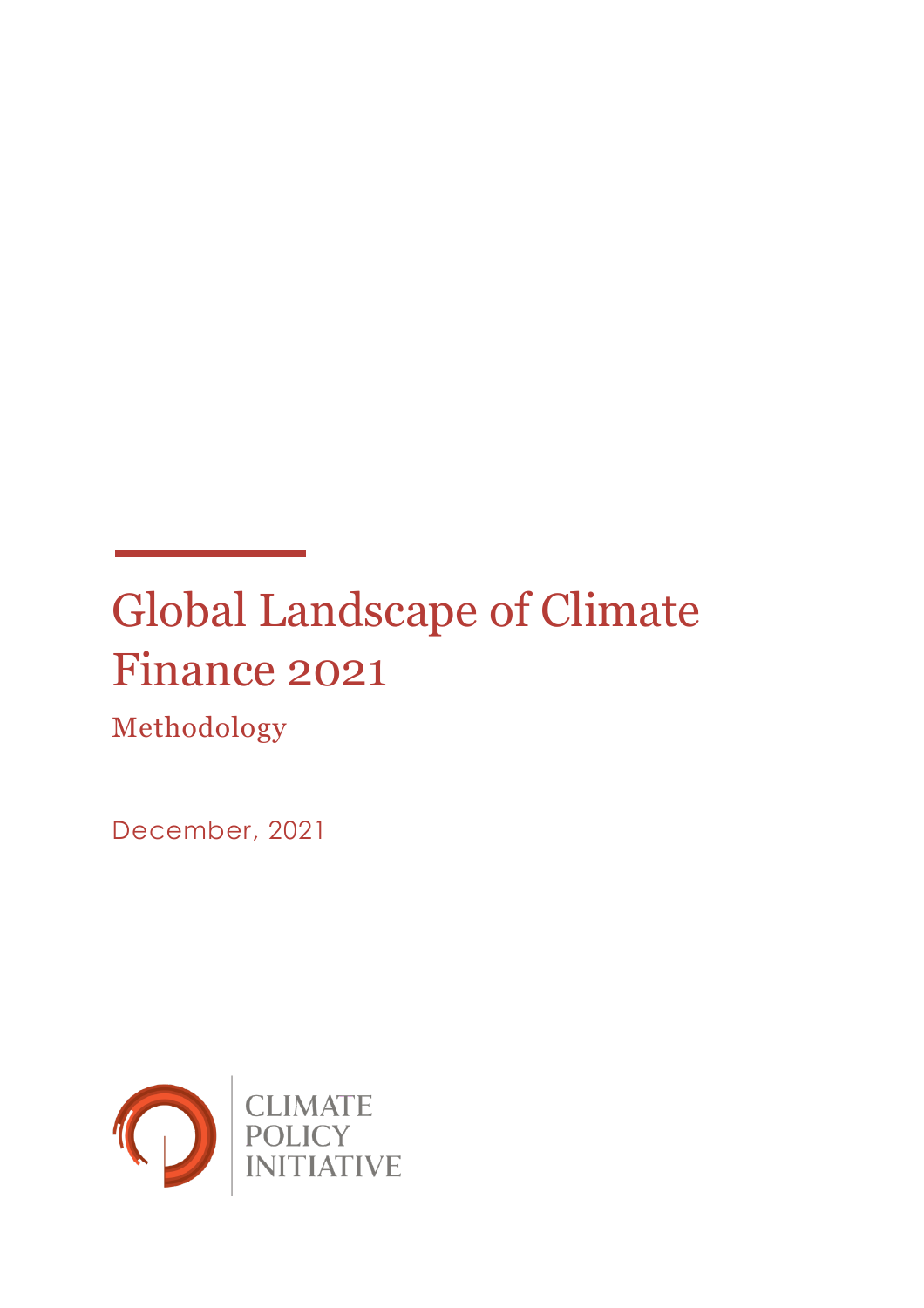### Contents

| 1.1 |               |  |
|-----|---------------|--|
|     | 1.2           |  |
|     | 1.3           |  |
|     | 1.3.1         |  |
|     | 1.3.2         |  |
|     | 1.3.3         |  |
| 2.  |               |  |
| 2.1 |               |  |
|     | $2.2^{\circ}$ |  |
|     |               |  |
| 4.  |               |  |
|     |               |  |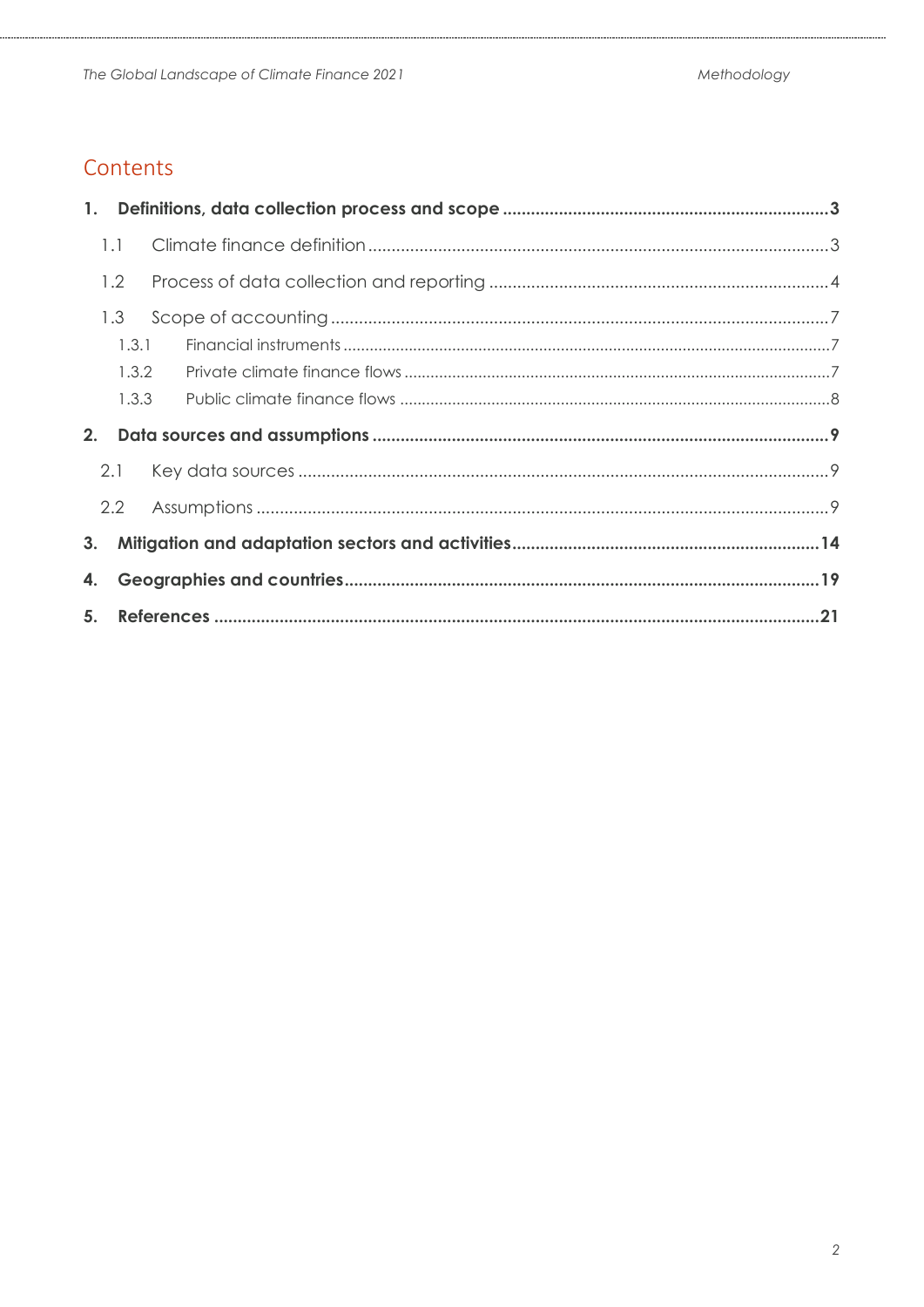## <span id="page-2-0"></span>**1. DEFINITIONS, DATA COLLECTION PROCESS AND SCOPE**

The Global Landscape of Climate Finance series (the *Landscape*) captures available data on primary financing supporting greenhouse gas emissions reductions and climate resilience activities. The *Landscape* consolidates data from a wide range of primary and secondary sources. It follows financial flows along their lifecycles, from the original source of financing, through financial intermediaries, their deployment in the form of financial instruments, and the recipients of finance, to how finance is ultimately used on the ground (see Buchner et al., 2011, 2012, 2013, 2014, 2015, 2017; Oliver et al., 2018, Macquarie et al., 2020; Buchner et al., 2019).

In order to combine data from various sources, Climate Policy Initiative (CPI) has adopted an operational definition of climate finance and a standardized accounting methodology in order to ensure data are comparable and consistent, and overlaps are avoided, to the fullest extent possible.

This document outlines the *Landscape* methodology as used in the 2021 report, in terms of definitions, principles, accounting scope, outstanding issues, assumptions, and data coverage.

### <span id="page-2-1"></span>**1.1 CLIMATE FINANCE DEFINITION**

The CPI working definition of climate finance is aligned with the recommended operational definition of the UNFCCC Standing Committee on Finance (see UNFCCC SCF, 2014, 2016, 2018, 2020), which states: "Climate finance aims at reducing emissions, and enhancing sinks of greenhouse gases and aims at reducing vulnerability of, and maintaining and increasing the resilience of, human and ecological systems to negative climate change impacts."

**Our climate finance mapping exercise is limited to primary capital flows directed toward low-carbon and climate-resilient development interventions with direct or indirect greenhouse gas mitigation or adaptation benefits.** These flows include support for capacitybuilding measures as well as for the development and implementation of policies. To determine what constitutes mitigation and adaptation finance provided by the public sector, we rely on the tracking methodologies and reporting followed by: i) the members of the OECD's Development Assistance Committee (DAC), data for which is publicly available through the Creditor Reporting System (CRS) database<sup>1</sup>; ii) the group of Multilateral Development Banks (MDB) and members of the International Development Finance Club

<sup>1</sup> See OECD (2011, 2016 and 2021a).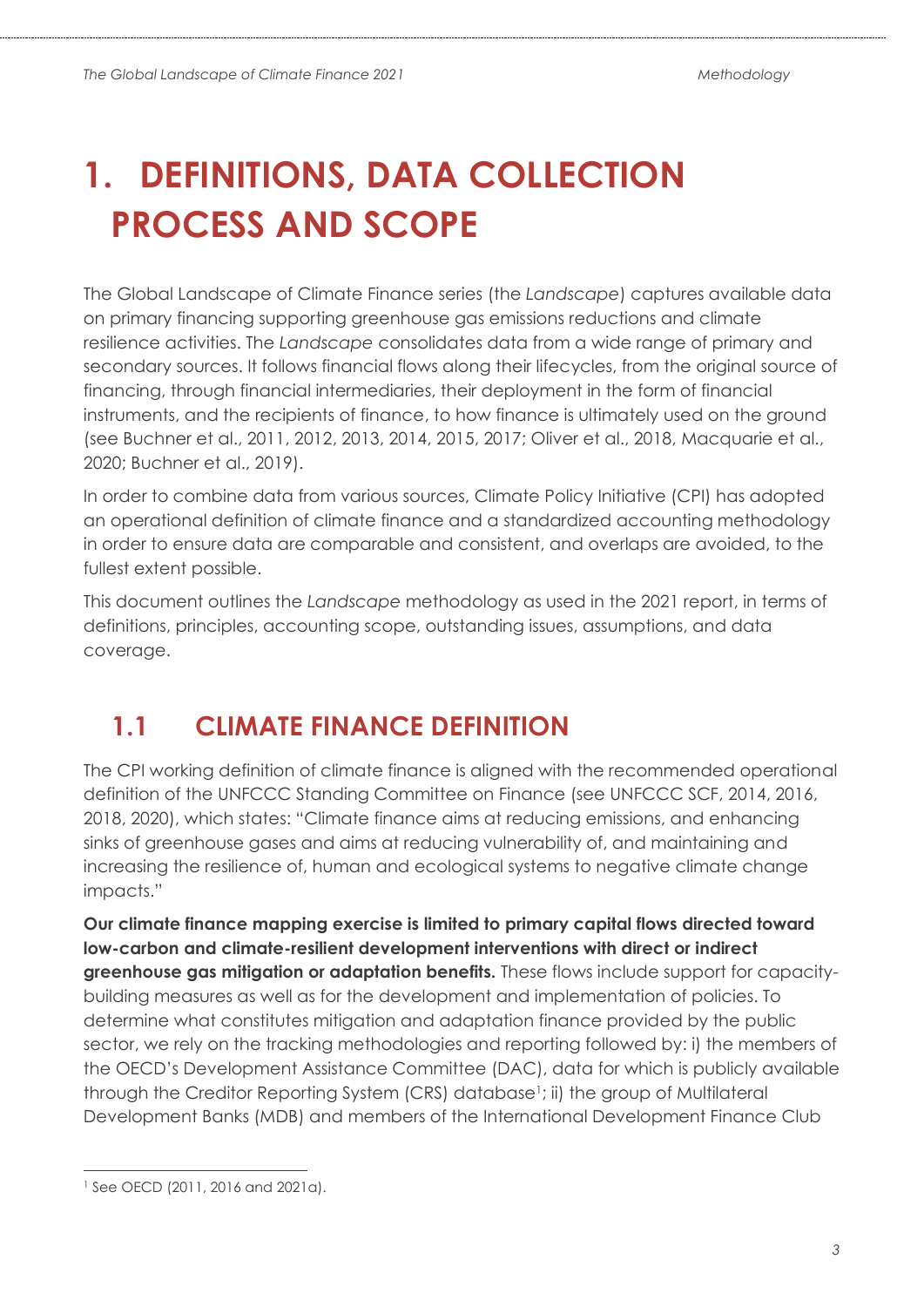(IDFC) reporting on climate finance <sup>2</sup> ; and iii) the group of Multilateral Climate Funds, as reported through the Climate Funds Update<sup>3</sup> . We acknowledge that there are emerging alternative standards, definitions, and classifications including, among others, the EU taxonomy, Climate Resilient Principles for green bonds, and the recommendations of the Task Force on Climate-related Financial Disclosures. However, these standards are still evolving and are therefore not currently reflected in the *Landscape*. As a result, we consider:

**Mitigation finance** as resources directed to activities:

- Contributing to reducing or avoiding GHG emissions, including gases regulated by the Montreal Protocol; or
- Maintaining or enhancing GHG sinks and reservoirs.

**Adaptation finance** as resources directed to activities aimed at reducing the vulnerability of human or natural systems to the impacts of climate change and climate-related risks, by maintaining or increasing adaptive capacity and resilience. Throughout the report we use the words 'climate resilience finance' and 'adaptation finance' interchangeably but acknowledge that differences exist between the two.

**Dual benefits finance** as resources directed to activities contributing to both "climate change mitigation" and "climate change adaptation" and meeting the respective criteria for each category. An afforestation project preventing slope erosion is an example of a "dual benefit" project because it brings significant adaptation benefits, while also making a positive contribution to mitigation (Klein et al., 2007).

CPI analysts endeavor to identify eligible and ineligible climate finance flows through a set of general principles discussed further below. While we make every effort to ensure the consistency of the data reported in the *Landscape*, we do not audit or verify data providers' application of climate finance definitions, and we rely on the reporting provided.

## <span id="page-3-0"></span>**1.2 PROCESS OF DATA COLLECTION AND REPORTING**

Following an extensive data scoping exercise, datasets are intensively cleaned and processed. Where financing flows are detailed at the project level, data are checked manually for the consistency of information about actors, geographies, instruments, and sectors. Desk research complements the cleaning process where the datasets are incomplete.

To ensure consistency and comparability in our data between the private and public sectors, we set and observe the following general principles when collecting and reporting the data:

<sup>2</sup> See MDB (2015a, 2015b, 2018, 2019, 2021).

<sup>3</sup> [https://climatefundsupdate.org/.](https://climatefundsupdate.org/)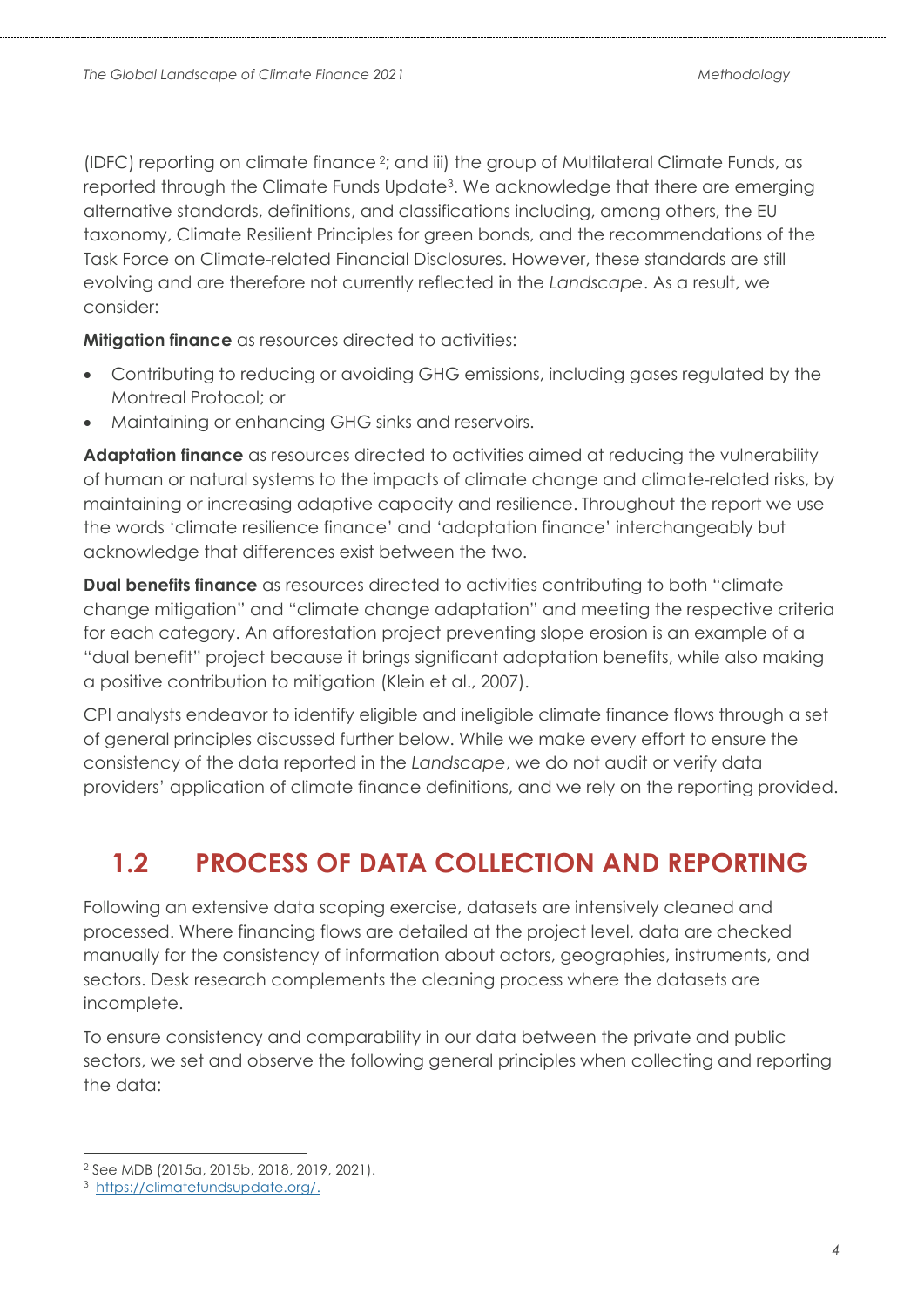#### **Avoid double counting**

CPI's *Landscape* tracks only those transactions that represent new money targeting climate-specific outcomes. For instance, both private research and development (R&D) for new technologies and investment in manufacturing for low-GHG and climate-resilient development are excluded, because at the technology deployment stage such costs are capitalized and factored in the investment amounts of new projects that implement these technologies, increasing the risk of double counting if the initial investment were to be tracked separately. Similarly, revenue support mechanisms such as feed-in tariffs reimbures the initital investment costs, so including them would constitute double counting. Thus, we do not track policy-induced revenue support mechanisms or other public subsidies<sup>4</sup> whose primary function is to pay back initial investment costs.<sup>5</sup>

There are significant overlaps between datasets meaning that the same flows are recorded several times. During the consolidation phase, CPI ranks sources of duplicate flows according to reliability and comprehensiveness, selecting only the highest quality entry for each overlapped transaction in order to avoid double counting.

#### **Track primary investment**

The *Landscape* captures total primary financial transactions and investment costs or, where tracked, components of activities that directly contribute to adaptation and/or mitigation, plus public framework and capacity development expenditures (e.g., development of national climate strategies). Secondary market transactions (e.g., re-selling of stakes or public trading on financial markets) are not tracked because they do not represent new investment targeting climate-specific outcomes, but rather money being exchanged for existing assets. See section 2.2 for more details.

#### **Exclude carbon emissions lock-in**

Investments and expenditures captured in the *Landscape* do not capture investments that have a high risk of locking in significant future greenhouse gas emissions. Based on this principle, fossil fuel-based lower-carbon and energy-efficient generation transactions, such as financing for efficiency retrofits of coal-fired power plants, are excluded.

#### **Maximize granularity**

Wherever possible, CPI uses project-level data to check and select flows. Project-level information is more likely to provide verifiable details on project characteristics, instruments, destinations of financing and financing structures. Where project-level data are not

<sup>4</sup> Please note that public subsidies for EVs are included as an exception. For further details, please refer to "Electric Vehicles" under "Assumptions" section.

<sup>5</sup> See Falconer and Stadelmann (2014) for further details on CPI's understanding and definition of key climate finance terms.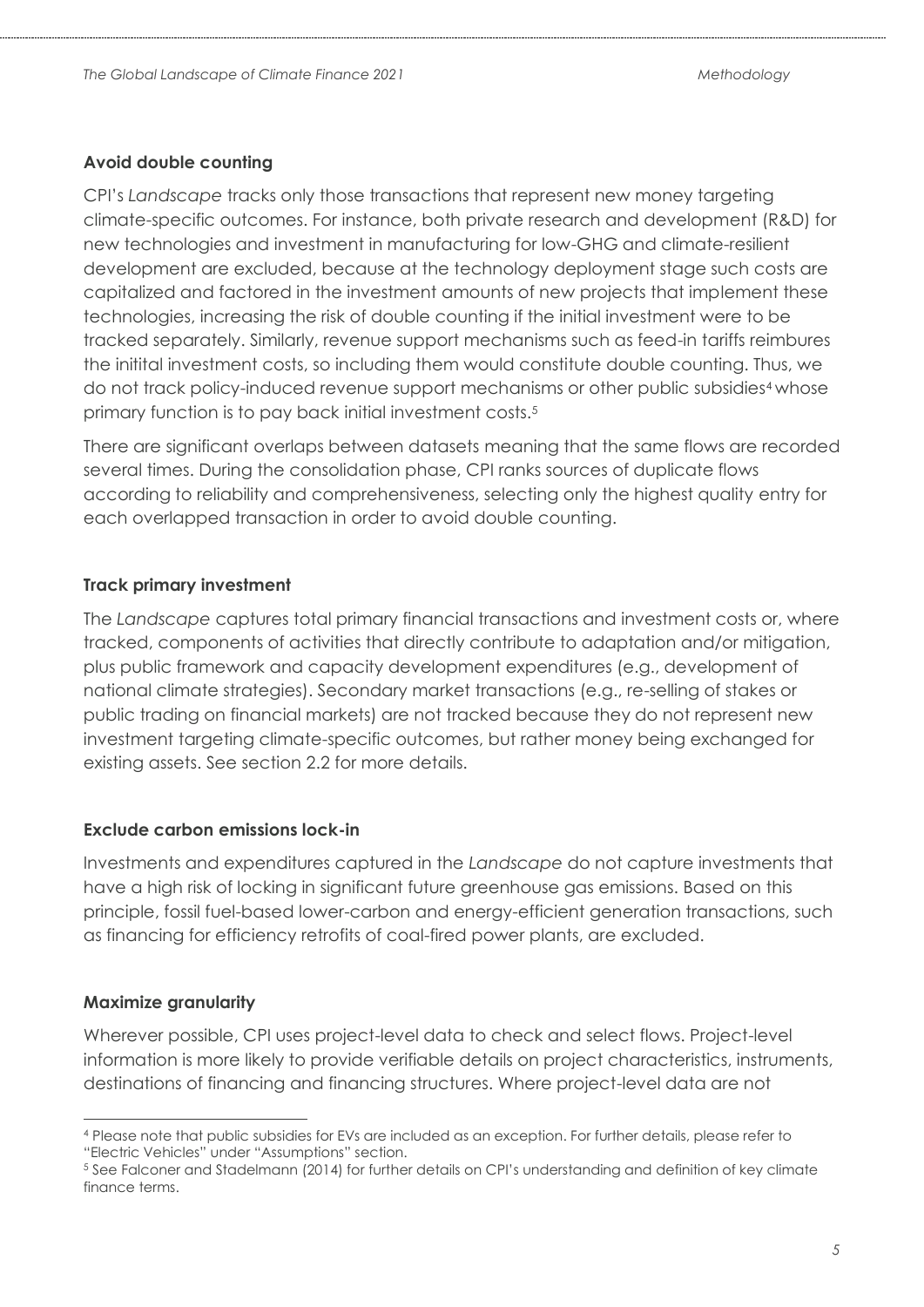available or insufficiently complete for inclusion in the *Landscape*, aggregated data are used.

#### **Include tangible financial commitments**

The figures reported in the *Landscape* represent financial commitments made during the period being tracked. Depending on the context (e.g. a public commitment by a government, versus a private financing contract agreed between corporate actors), commitments may refer to firm obligations by means of Board decisions on investment programs, closure of financing contracts or similar actions. Such commitments are backed by the necessary funds to provide specified assistance/financing to a project, recipient country, or any other partner organization. Financial resources committed record the amount of expected transfer at the time the contract was closed, or the commitment otherwise established, irrespective of the time required for the completion of disbursement. It is important to note that we only track financial commitments from the institutions financed through their own funds and exclude any external funds managed and/or implemented by the institutions. For further details, please see ["](#page-7-1) [National and multilateral](#page-7-1)  [climate funds](#page-7-1)" below.

Although the focus on commitments rather than disbursements may affect the sequencing of flows over time – given that committed amounts are often disbursed over a number of years – disbursement information would provide a more accurate picture of the actual volume of financial resources devoted to addressing climate change in a given year. However, consistent data on disbursements is often lacking across various actors. Note that some of the CPI's country-specific Landscapes (to date, covering Brazil, China, Cote d'Ivoire, Germany, India, Indonesia, Kenya, and South Africa) also capture disbursement data, as it is more readily available through national budget and expenditure systems.

#### **Err toward conservativeness**

In case of insufficient details, CPI takes a conservative approach and prefers to underreport rather than over-report climate finance. A case in point is energy efficiency investment from the private sector. Due to methodological differences regarding how energy efficiency components, often part of a larger project, are estimated in external sources using top down approaches (IEA, 2021), these investments were not included in the report. Together with the 2021 *Landscape,* CPI also published a methodological brief about tracking energy efficiency investments in buildings in the context of climate finance, which addresses some of the previously mentioned issues, and demonstrates the application of the proposed methodology based on a sample of asset-level data collection. These estimates are not included in this edition of the *Landscape*.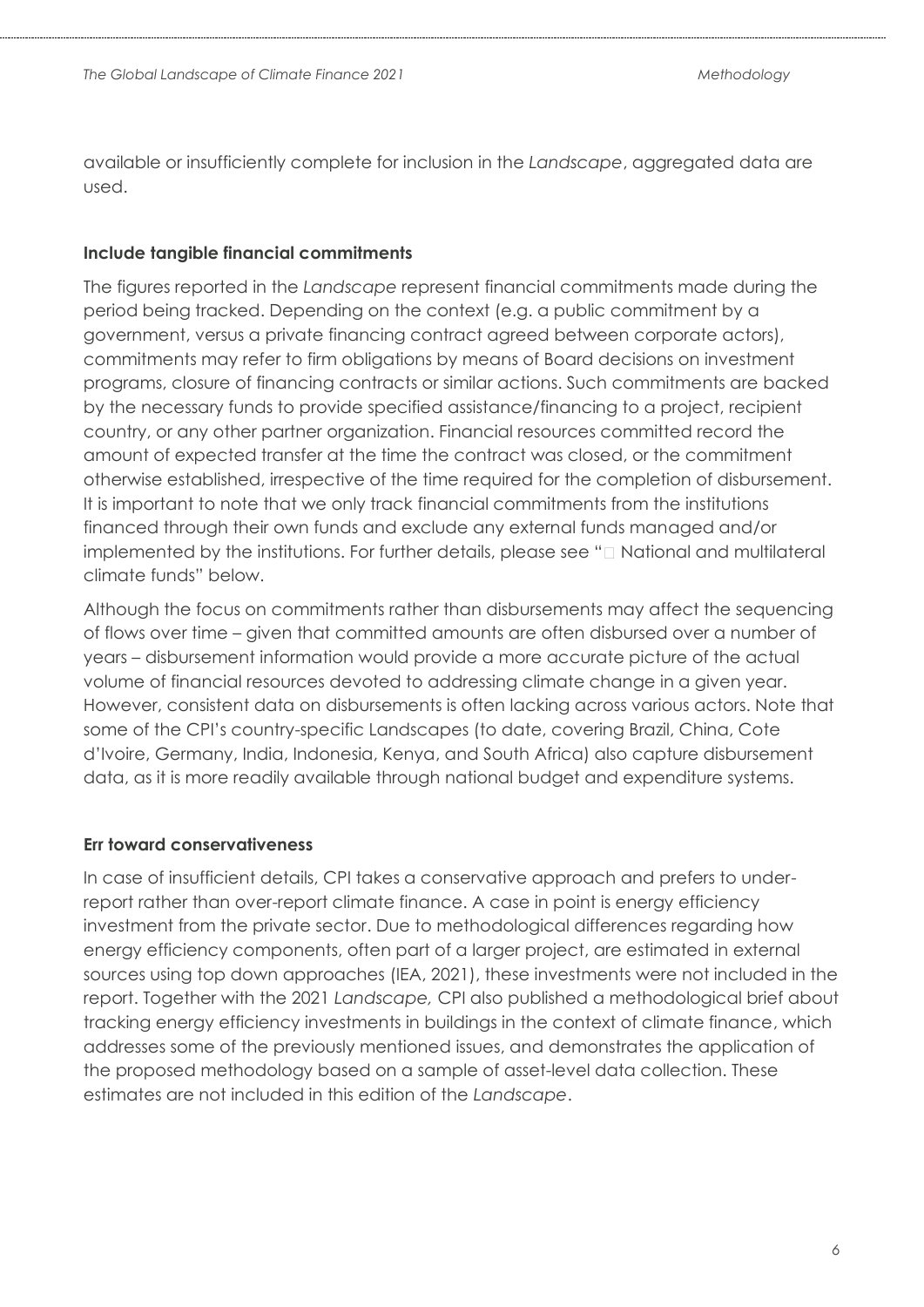### <span id="page-6-0"></span>**1.3 SCOPE OF ACCOUNTING**

#### <span id="page-6-1"></span>**1.3.1 FINANCIAL INSTRUMENTS**

The 2021 *Landscape* captures the following financial instruments:

- **Grants**: Transfers made in cash, goods or services for which no repayment is required.
- **Project-level debt**: Debt relying on a project's cash flow for repayment.
	- Low-cost debt refers to loans extended at terms preferable to those prevailing on the market. We count the full amount of the loan, not the grant equivalent.
	- *Market-rate debt* refers to loans extended at regular market conditions.
- **Project-level equity**: Equity investment relying on the project's cash flow for repayment
- **Balance sheet financing**: Direct debt or equity investment by a company or financial institution<sup>6</sup>.

We acknowledge the importance of risk management instruments like guarantees and insurance in enabling increased private climate flows, in particular to areas and sectors with low risk appetites for private investment. However, following the principle of conservatism, we exclude these instruments from the total climate finance figure because actual disbursements from these instruments are contingent upon uncertain future events. Guarantees are only exercised in particular circumstances, and there is a chance of there never being any financial outflow from the guarantor.<sup>7</sup>

#### <span id="page-6-2"></span>**1.3.2 PRIVATE CLIMATE FINANCE FLOWS**

The nature of financing is determined by the actors undertaking a given transaction. We categorize private investors as:

- **Corporations**, which can have activities in the energy sector, in other sectors, or in both (e.g. a large water utility company installing both hydropower generation and water treatment facilities). This category merges project developers and corporate actors, two groups of investors kept distinct in *Landscapes* up until 2018.
- **Households**, i.e. family-level economic entities, which includes high-net-worth individuals and their intermediaries (e.g. family offices investing on their behalf);
- **Commercial financial institutions**, i.e. providers of private debt capital (and occasionally other instruments), including commercial and investment banks;

<sup>6</sup> The share of climate finance allocated to different categories of financial instruments may not fully reflect reality, as our categorization is based on the quality of the data sources we can access.

<sup>&</sup>lt;sup>7</sup> We acknowledge that risk management instruments are accounted by other organizations producing, collecting, aggregating and publishing data on climate finance flows, including the group of MDBs jointly reporting on climate finance and the OECD.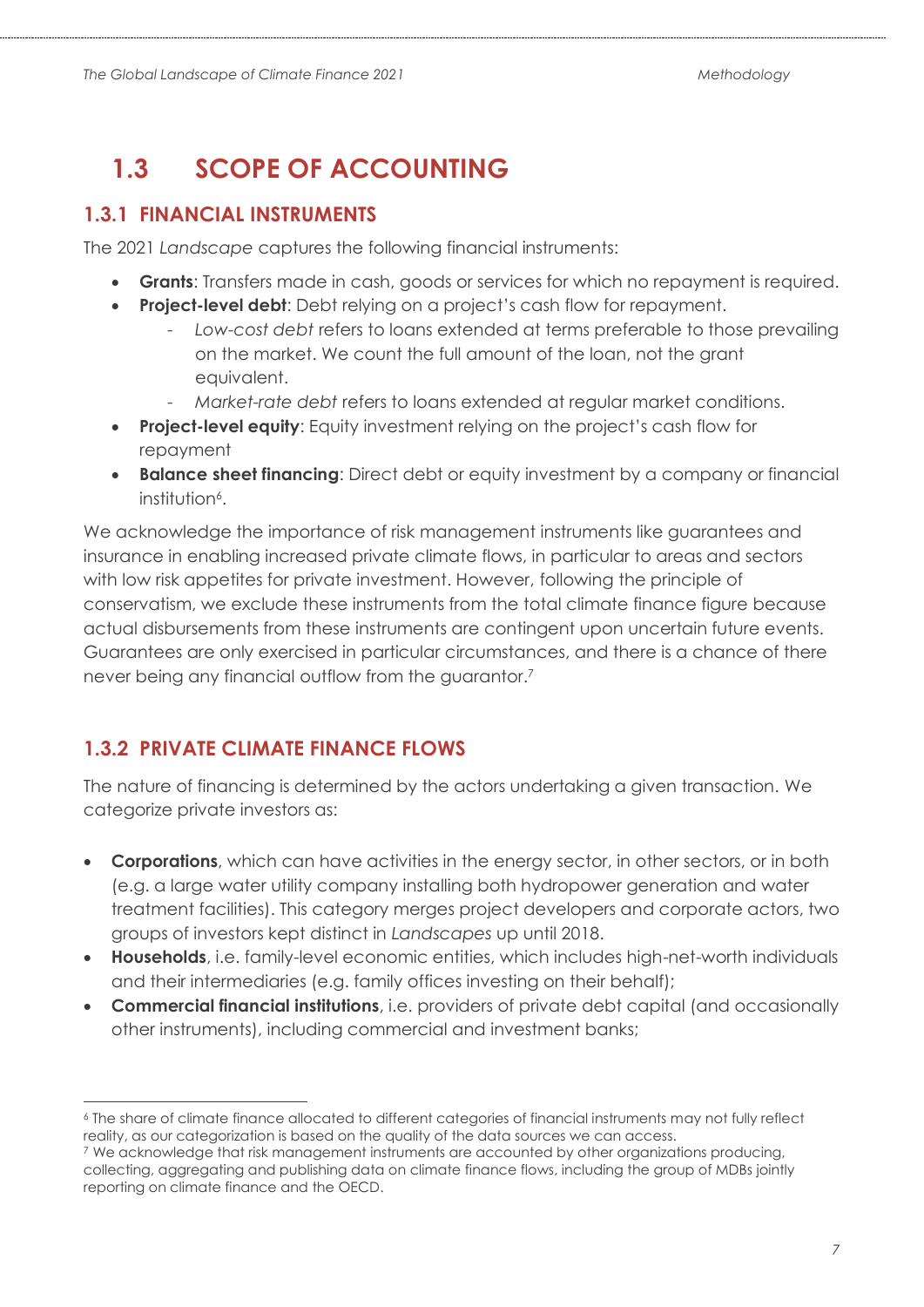- **Institutional investors**, including insurance companies, asset management firms, pension funds, foundations, and endowments;
- <span id="page-7-0"></span>• **Private equity, venture capital, and infrastructure funds**.

#### **1.3.3 PUBLIC CLIMATE FINANCE FLOWS**

The 2021 *Landscape* covers public climate finance commitments from:

- **Development Finance Institutions (DFIs).** We classify DFI flows in the following categories:
	- o **Multilateral and regional**, where the institution has multiple shareholder countries and directs finance flows internationally
	- o **Bilateral**, where a single country owns the institution and it directs finance flows internationally; and
	- o **National**, where a single country owns the institution and finance is directed domestically.
- **Government and their agencies.** These include:
	- o Bilateral climate-related development finance reported to the OECD-DAC Creditor Reporting System (OECD, 2021b) to track Official Development Assistance (ODA) and Other Official Flows (OOF) in 2021. 8
	- o Domestic financing through public budgets carried out by central, state, or local governments and their agencies.
- <span id="page-7-1"></span>• **National and multilateral climate funds (MCFs).** We include commitments from DFIs' own resources only and exclude the following: external resources that DFIs manage on behalf of third parties; governments' contributions to DFIs or Climate Funds; bilateral Climate Funds' commitments; DFIs' contributions to projects reported in BNEF (2021a) to avoid double counting.
- **State-owned enterprises (SOEs) and financial institutions (SOFIs).** We classify institutions as state-owned if they are at least majority owned by a government or government agency.

Since the 2020 update of the *Landscape*, partially or fully state-owned enterprises (SOEs) and state-owned financial institutions (SOFIs) are classified as public entities. Note that national development finance institutions (including development banks) are not labeled as SOFIs, since they are reported as separate categories. 'Public Funds,' which are institutional investors managing funds under public ownership, are another additional category which has shifted from the private to public grouping.

<sup>8</sup> Our estimate captures the portion of bilateral climate-related development finance reported in the OECD's DAC Creditor Reporting System (CRS) qualifying as Official Development Assistance (ODA) or Other Official Flows (OOF) in 2021. The lower bound of our figures includes finance marked as having 'climate change mitigation' or 'adaptation' as its 'principal' objective. The upper bound includes activities with a 'significant' climate change objective. In the case of activities marked both as mitigation and adaptation, we attributed related financing to the use marked as 'principal'. Due to lack of data for 2020, we assumed that bilateral climate finance commitments were the same amount as in 2019.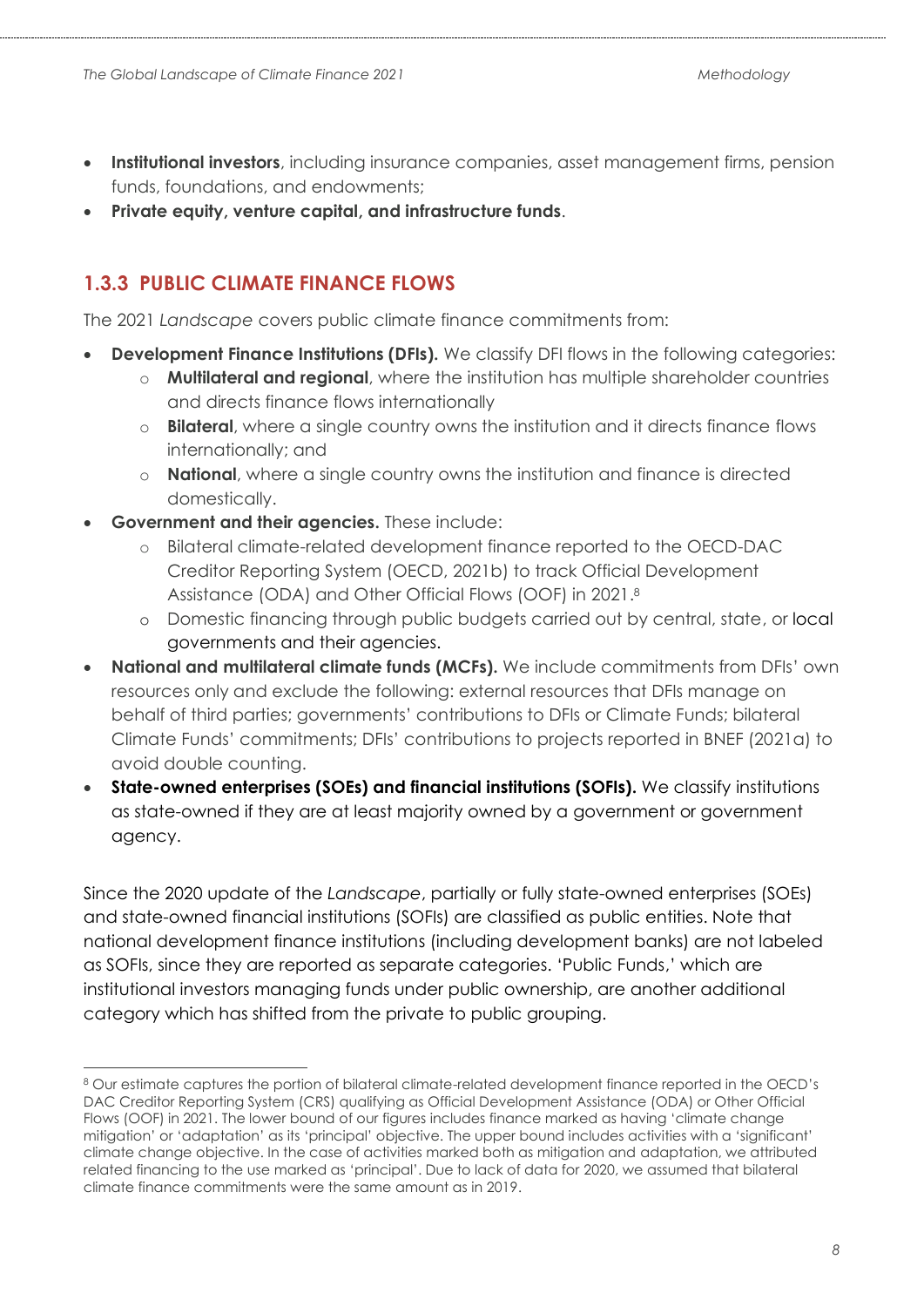## <span id="page-8-0"></span>**2. DATA SOURCES AND ASSUMPTIONS**

### <span id="page-8-1"></span>**2.1 KEY DATA SOURCES**

| Category      | <b>Flow</b>                                              | Source of data                                                                                  | <b>Data granularity</b>                                                                    |
|---------------|----------------------------------------------------------|-------------------------------------------------------------------------------------------------|--------------------------------------------------------------------------------------------|
|               | <b>Private finance</b>                                   | <b>BNEF</b> (2021a)<br>BNEF (2021b)                                                             | Project-level (large-scale renewable<br>energy projects)<br>Aggregated (small-scale solar) |
|               |                                                          | Convergence (2021)                                                                              | Project-level                                                                              |
|               |                                                          | Proprietary data from<br>Climate Bonds Initiative                                               | Project-level                                                                              |
| Private       |                                                          | IEA SHC (2021)                                                                                  | Aggregated (solar water heater capacity<br>additions)                                      |
|               |                                                          | Proprietary data from IEA<br>on EV Charging                                                     | Aggregated                                                                                 |
|               |                                                          | Proprietary data from IEA<br>on EV Investment                                                   | Aggregated                                                                                 |
|               |                                                          | IJGlobal <sup>9</sup> (2021)                                                                    | Project-level                                                                              |
|               |                                                          | REN21 (2015)                                                                                    | Aggregated (solar water heater country<br>and regional capital costs)                      |
|               | <b>Development Finance</b><br><b>Institutions (DFIs)</b> | Surveys*                                                                                        | Project-level or aggregated (depending<br>on reporting institution)                        |
|               |                                                          | Convergence (2021)                                                                              | Project-level                                                                              |
|               |                                                          | BNEF** (2021a)                                                                                  | Project-level (large-scale renewable<br>energy projects)                                   |
|               |                                                          | OECD (2021b)                                                                                    | Project-level                                                                              |
|               |                                                          | Annual reports/websites                                                                         | Project-level                                                                              |
| <b>Public</b> | <b>Climate Funds</b>                                     | <b>Climate Funds Update</b><br>via ODI/HBF (2020)                                               | Project-level                                                                              |
|               |                                                          | OECD (2021b)                                                                                    | Project-level                                                                              |
|               | <b>Governments and their</b><br>agencies                 | OECD (2021b)<br><b>BNEF</b> (2021a)<br>Proprietary data from<br><b>Climate Bonds Initiative</b> | Project-level                                                                              |
|               |                                                          | IEA (2021)                                                                                      | Aggregated                                                                                 |

*(\*) This year's report includes primary survey data from 40 DFIs.*

*(\*\*) Additional data not provided in the surveys or OECD reporting*

### <span id="page-8-2"></span>**2.2 ASSUMPTIONS**

In certain instances in which complete investment information is unavailable, assumptions are made to fill gaps. These assumptions are in line with the principles outlined earlier in this

<sup>9</sup> IJ Global databases were used to gather information on primary financing for non energy projects like water, waste, municipal infrastructure, power T&D, and low-carbon transport from corporations and financial institutions.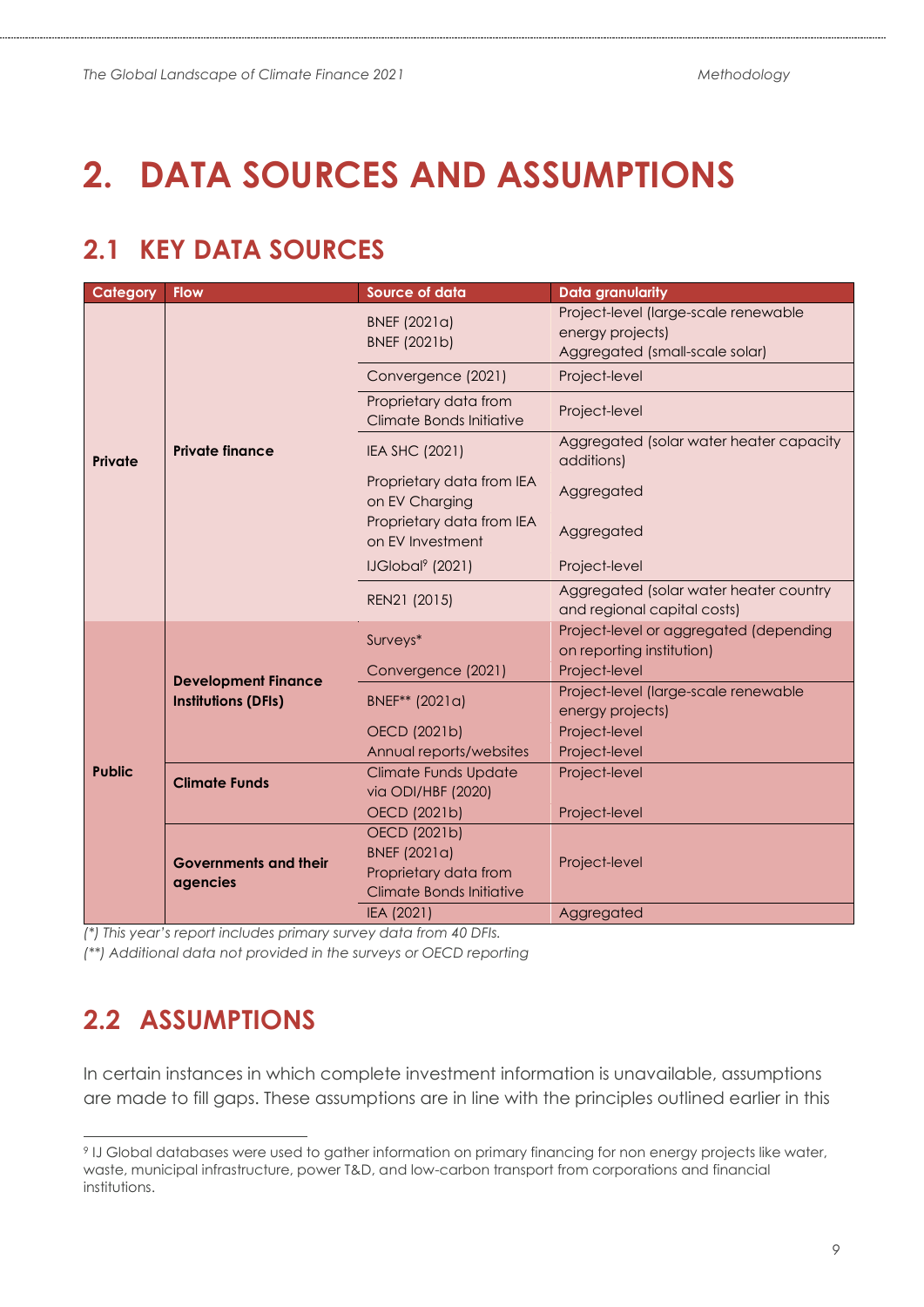document and are regularly updated to reflect changing market conditions at the most granular level possible.

#### **Climate Bonds**

The 2021 *Landscape* uses a dataset of green bond issuances from Climate Bond Initiative (CBI). While the finance raised through green bond issuance itself is excluded due to double counting issues, primary investment in climate projects is sometimes disclosed in post-issuance reporting. First, we screen issuance data for double counting with other data sources. From the remaining dataset, we check post-issuance documentation for projectlevel data. To be included in the *Landscape*'s finance totals, information must be available on the value of investment, the date of financing, the (climate-related) nature of the project, the instrument used, and the recipient of finance (unless the instrument is balance sheet financing tracked by the issuer). We assume that projects with completion dates after the date of issuance receive primary financing unless otherwise specified. Where this information is not available, flows are excluded to avoid capturing refinancing and other non-primary transactions. Since green bond impact reporting often takes place at the end of a calendar year, and where more than one year of documentation is available, we include the year-on-year difference in the total finance allocated to projects under construction.

#### **Electric vehicles**

Through collaboration with the IEA, the 2021 *Landscape* includes data on electric vehicles (EV) purchases from 2019 to 2020. This dataset was constructed through desk research to identify country-level retail prices of all commercially available models of battery electric vehicles (BEVs) and plug-in hybrid electric vehicles (PHEVs), combined with annual sales data by country. The base price paid by the consumer is then recalculated, adjusting for any governmental incentives or taxes. However, unlike general subsidies, public incentives for EV purchases are included in the *Landscape* because public finance does not flow to the vendor (as with most revenue support schemes) but instead contributes directly to consumption of low-carbon transport. Plug in hybrid electric vehicles are excluded in our analysis given their potential to pollute depending on the drivers' behaviour.

The methodology for allocating the breakdown of private purchases of EVs has been modified relative to the 2019 *Landscape*. In previous editions, EV purchases were split by private vs. public (accounting for both subsidy schemes and government direct expenditure). As before, governments are responsible for all the public spending, using grants as the sole financial instrument. The assumption for the private portion was that all consumption came from households/individuals through balance sheet financing (equity portion). In this edition, a deeper analysis allowed us to break down the private investment into purchases by households/individuals (equity balance sheet), purchases by corporates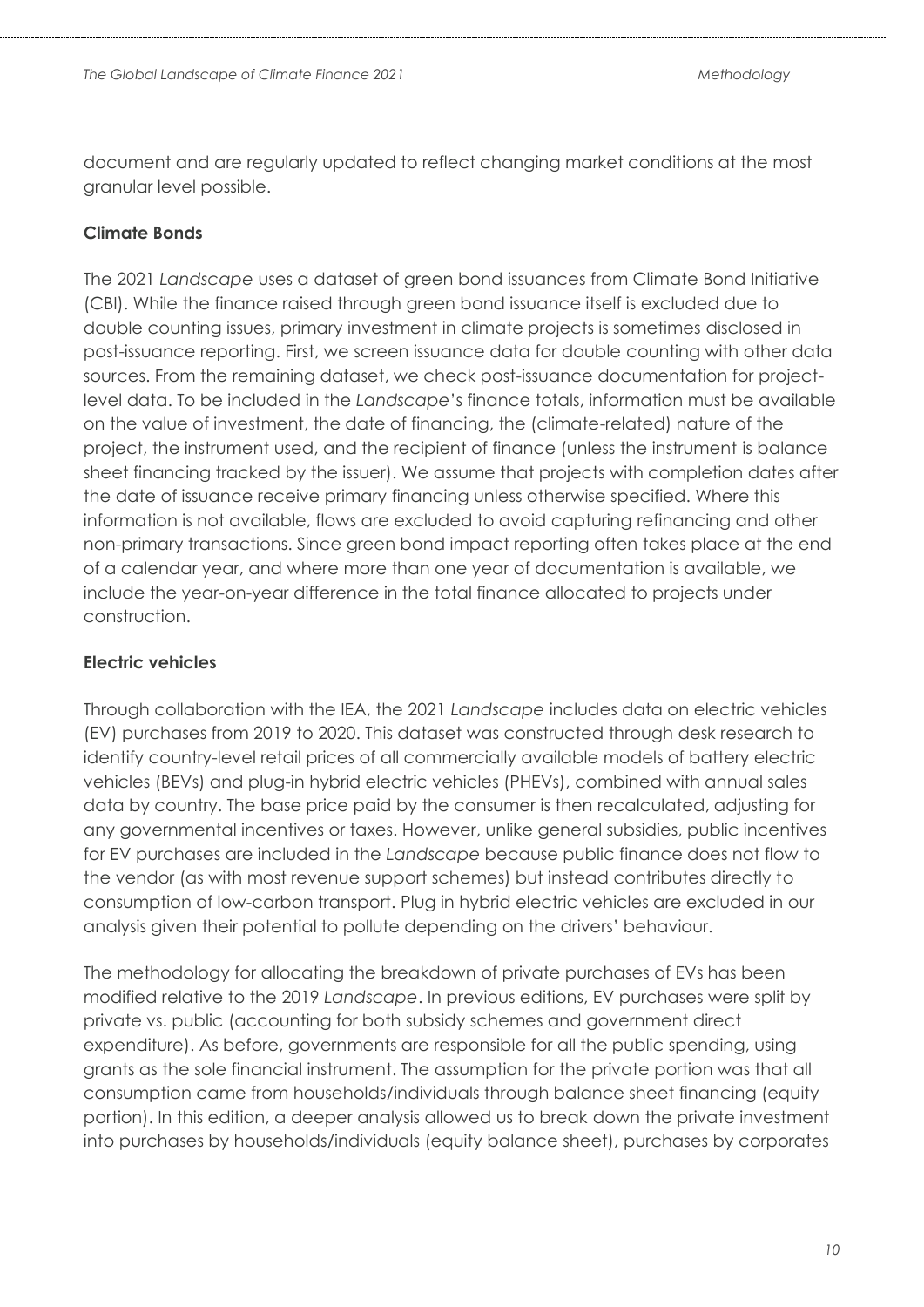|                                 | Years     | <b>Household</b> | Corporate    |                | <b>Commercial FI</b> |
|---------------------------------|-----------|------------------|--------------|----------------|----------------------|
| <b>Countries/regions</b>        |           | <b>Share</b>     | <b>Share</b> | Auto Loan rate | Loan-to-Value        |
| China                           | 2019/2020 | 96%              | 4%           | 50%            | 60%                  |
| United States of America        | 2019/2020 | 50%              | 50%          | 85%            | 96%                  |
| Germany                         | 2019/2020 | 36%              | 64%          | 75%            | 85%                  |
| Norway                          | 2019/2020 | 79%              | 21%          | 63%            | 65%                  |
| United Kingdom                  | 2019/2020 | 33%              | 67%          | 93%            | 100%                 |
| France <sup>10</sup>            | 2019      | 57%              | 43%          | <b>NA</b>      | <b>NA</b>            |
| France                          | 2020      | 72%              | 28%          | <b>NA</b>      | <b>NA</b>            |
| <b>Italy</b>                    | 2020      | 56%              | 44%          | 70%            | 80%                  |
| Canada                          | 2020      | 83%              | 17%          | 70%            | 80%                  |
| Japan                           | 2019/2020 | 60%              | 40%          | 70%            | 80%                  |
| Unspecified/Asia and<br>Pacific | 2019/2020 | 60%              | 40%          | 70%            | 80%                  |
| Unspecified/Eastern<br>Europe   | 2019/2020 | 60%              | 40%          | 70%            | 80%                  |
| Unspecified/America             | 2019/2020 | 60%              | 40%          | 70%            | 80%                  |
| Unspecified/Global              | 2019/2020 | 60%              | 40%          | 70%            | 80%                  |

(equity balance sheet), and commercial FIs (project-level market rate debt) that facilitate purchases of EVs through debt. The table below sums up the assumptions used.

The auto loan rate is the percentage of all cars subject to car loans, and the loan-tovolume is the average percentage of the car price covered by the loan. By multiplying both rates by the amount of private EV finance, we get the Commercial FI amount (except for France, where we directly had access to commercial FIs). Six countries together represent 75% of BEV (China, United States, France, Norway, Germany, United Kingdom). For regions where there was not a deep dive analysis, we assume a 60/40 split between households and corporates, and a 70% auto loan rate and 80% loan-to-volume rate for calculating the commercial FI amount.

#### **Electric vehicles charging infrastructure**

IEA charging infrastructure data were first introduced to the *Landscape* in 2019. Data on investments on charging infrastructure are covered in the IEA's annual World Energy Investment (WEI) report. The WEI, a free and public report, is the IEA's annual benchmark for tracking energy investment and includes a count of EV charging points and investment. In 2019, the IEA has provided regional and country level charging investment numbers, without dividing them into public and private investment. In 2021, the IEA provided the split between public and private directly to CPI. Data are not available for all countries. Where

<sup>&</sup>lt;sup>10</sup> In France, available literature directly provided total commercial FI funding for auto loans. Therefore, the auto loan rate and the loan-to-value variables were not required.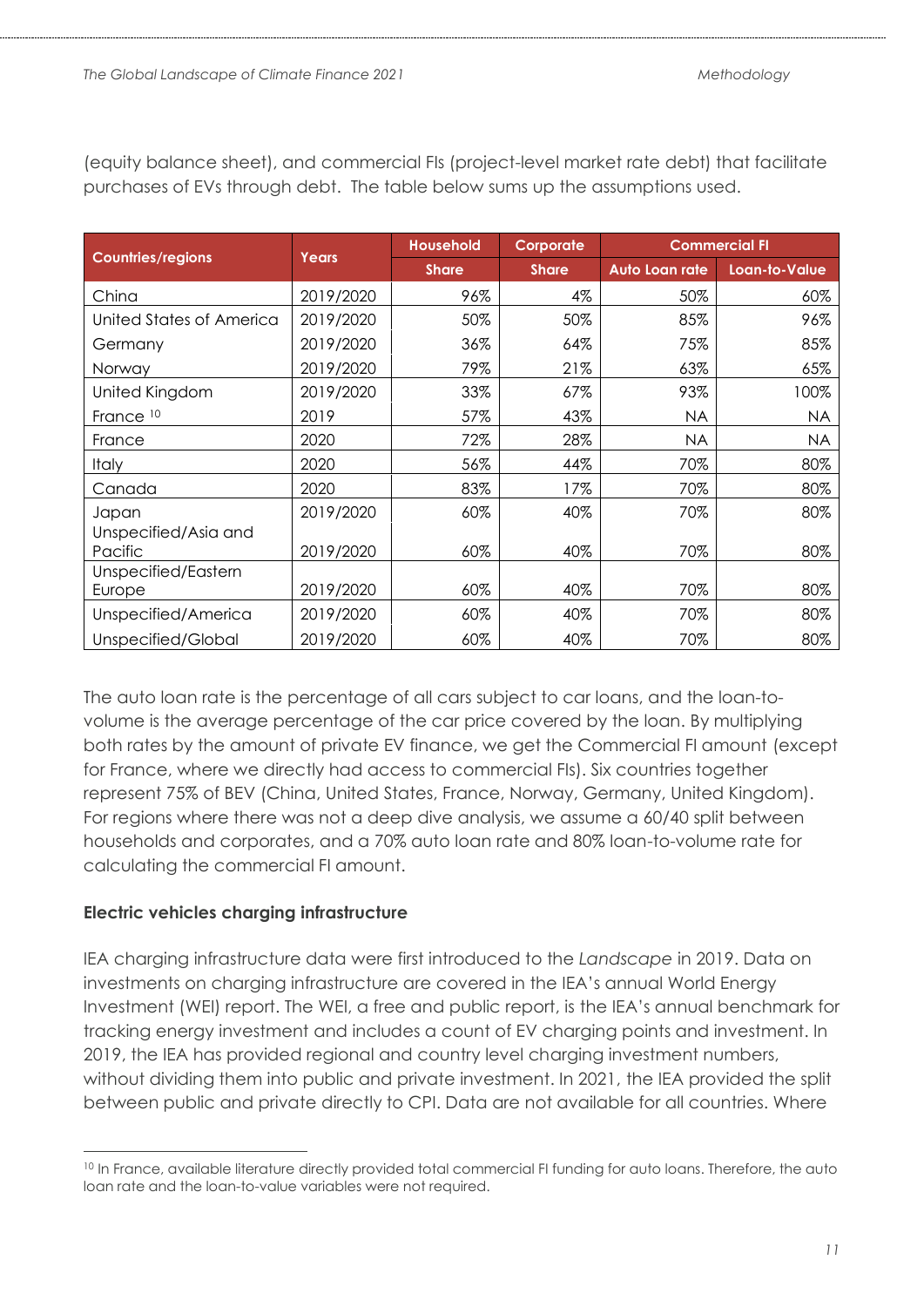country-level information is available, we use it. Otherwise, we allocate the remaining investment on a regional basis.

#### **Large-scale renewable energy projects**

This year, we individually analyzed direct primary financing data from large-scale renewable energy projects<sup>11</sup> based in 158 countries to identify their financing structure and the entities providing financing. For this, data are retrieved from the Bloomberg New Energy Finance (BNEF) renewable energy and asset finance databases (BNEF, 2021a).

#### *Gearing Ratios*

Gearing ratios describe the ratio of a project's long-term debt to the total capital invested. Where a project-specific gearing ratio is provided, it is used directly to calculate debt and/or equity values for the relevant project. Where no gearing ratio is provided, we apply gearing ratio assumptions to estimate debt and equity financing for renewable energy projects in which one of the debt, equity, or total value figures is known, in order to calculate the other two unknown fields. In these cases, a 70/30 gearing ratio is assumed, except for wind power projects in China, where an 80/20 gearing is assumed based on the higher debt-to-equity ratios observed in historical transactions. This assumption is unchanged from the 2019 *Landscape*.

#### *Tax equity*

In the 2021 *Landscape*, we use updated assumptions on tax equity financing for US renewable energy projects. These assumptions were formed based on representative gearing ratios for solar PV financing provided by the National Renewable Energy Laboratory (NREL), as well as informal discussions with multiple US renewable energy developers. Generally, for projects using all three of tax equity, sponsor equity, and debt, the gearing ratio applied was 40% tax equity, 40% debt, and 20% sponsor equity. Other cases applied slightly different assumptions, varying based on data availability and project structure; however, the overall practice was to assume slightly higher debt as a share of overall project value, in order to more accurately account for debt that continued to be associated with renewables projects even after undergoing tax equity refinancing and/or other ownership restructurings that commonly occur in US-market renewables projects.

#### *Multipliers*

The 2021 *Landscape* consolidates and updates technology- and geographyspecific investment cost multipliers used in previous editions. Multipliers are used in

<sup>11</sup> We consider investments in wind, solar, biofuels, biomass & waste, geothermal, marine, and small hydro projects that reached financial closure in 2019 and 2020.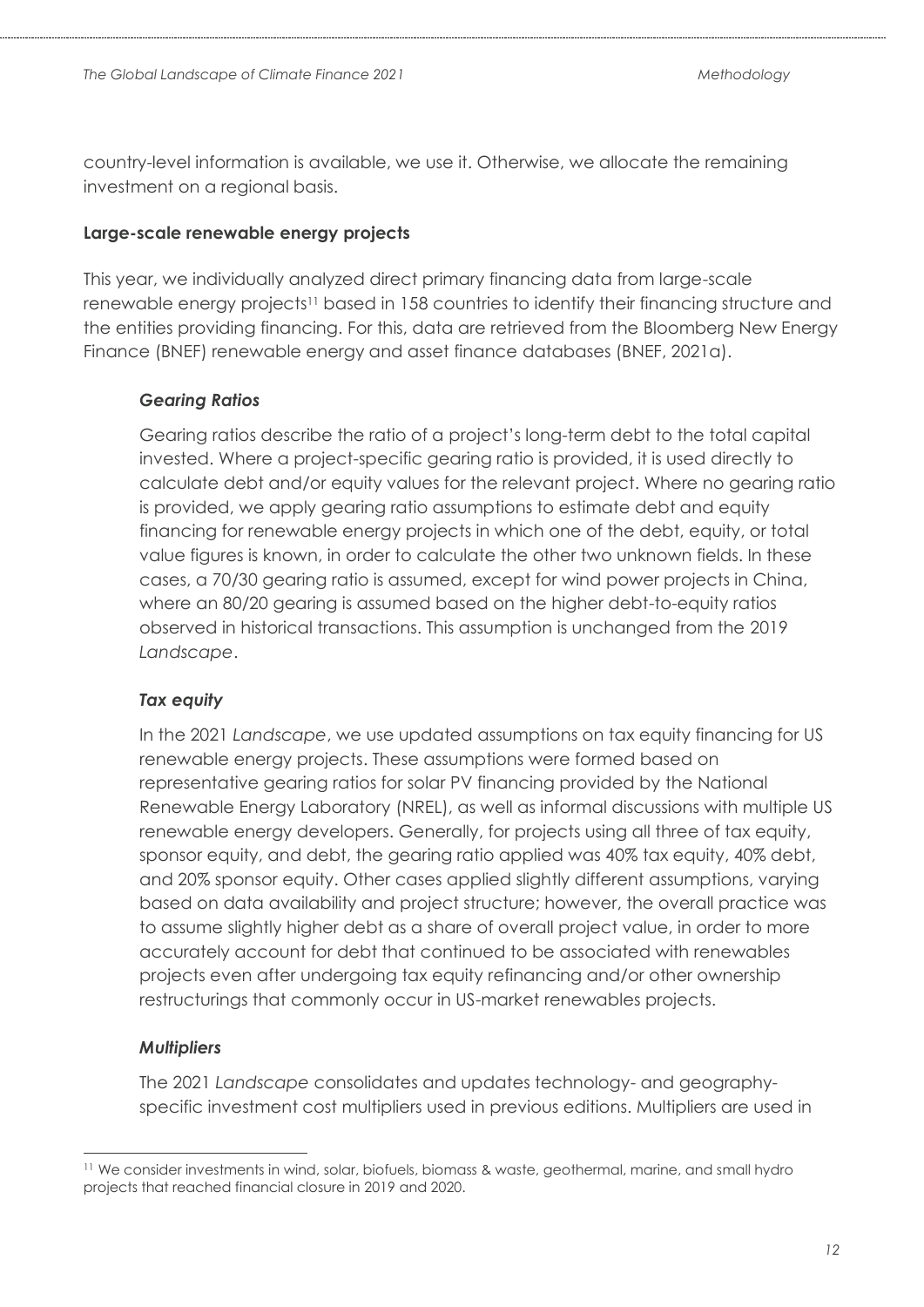cases where financing information is not available to estimate total investment costs based on the size of the project in MW. Country-level multipliers from the REN21 Global Status Report (REN21, 2019) are used where possible. Where country-level multipliers are not available, REN21 regional multipliers are used. Where neither is available, regional multipliers from IRENA's Renewable Power Generation Costs report (IRENA, 2021) are used. Otherwise, the REN21 transregional multiplier is used.

#### **Small-scale renewable energy investments**

This refers to mainly residential and commercial solar PV projects with capacity less than 1MW. It accounted for 131 GW of new capacity installed in 2019/2020, obtained from BNEF market size generation capacity and finance databases (BNEF, 2021b).

The dataset places all finance within three broader regional categories: Americas, Europe/Middle East/Africa, and Asia/Pacific. It includes both capacity additions and finance of small-scale solar panels at the regional and country level. However, for some countries only the capacity data are available, but not the investment data.

We generate "Rest of Americas,""Rest of Europe/Middle East/Africa," and "Rest of Asia/Pacific" investments by summing up investments from countries of one region and subtracting from the respective total region investment. In cases where we do not know a country's investment, we proportionally allocate the respective "Rest of Region" investment value based on the country's capacity share regarding its region.

#### **Solar water heating systems**

Households, corporates, and governments' investments in solar water heating systems, estimated based on cost data from IEA SHC (2018), country-level inflation rates from World Bank (2021), and capacity additions data from IEA SHC (2021). 12,

When calculating country-level investment costs for solar water heaters, cost estimates for countries lacking specific costs are derived by averaging available values for other countries in the same region. Where regions have no country-level estimates available, the global average is used. Some exceptions have been made to this rule where appropriate. For example, the European average cost for large domestic hot water applications does not include France, given that it is an outlier relative to other countries' cost ranges, and does not comprise a significant portion of the European solar water heating market.

<sup>&</sup>lt;sup>12</sup> We considered new installed capacity in 2019 and 2020 as reported in IEA SCH (2021), and systems capital costs reported in IEA SCH (2018). Since the latest capital costs available in this report were form 2016, we used country-level consumer-inflation rates from the World Bank (2021) from 2016 to 2019 and 2020 respectively to produce actualized capital costs. The IEA SCH (2021) report installed capacity estimates were broken down by segment (governments, households, corporates) and geographies.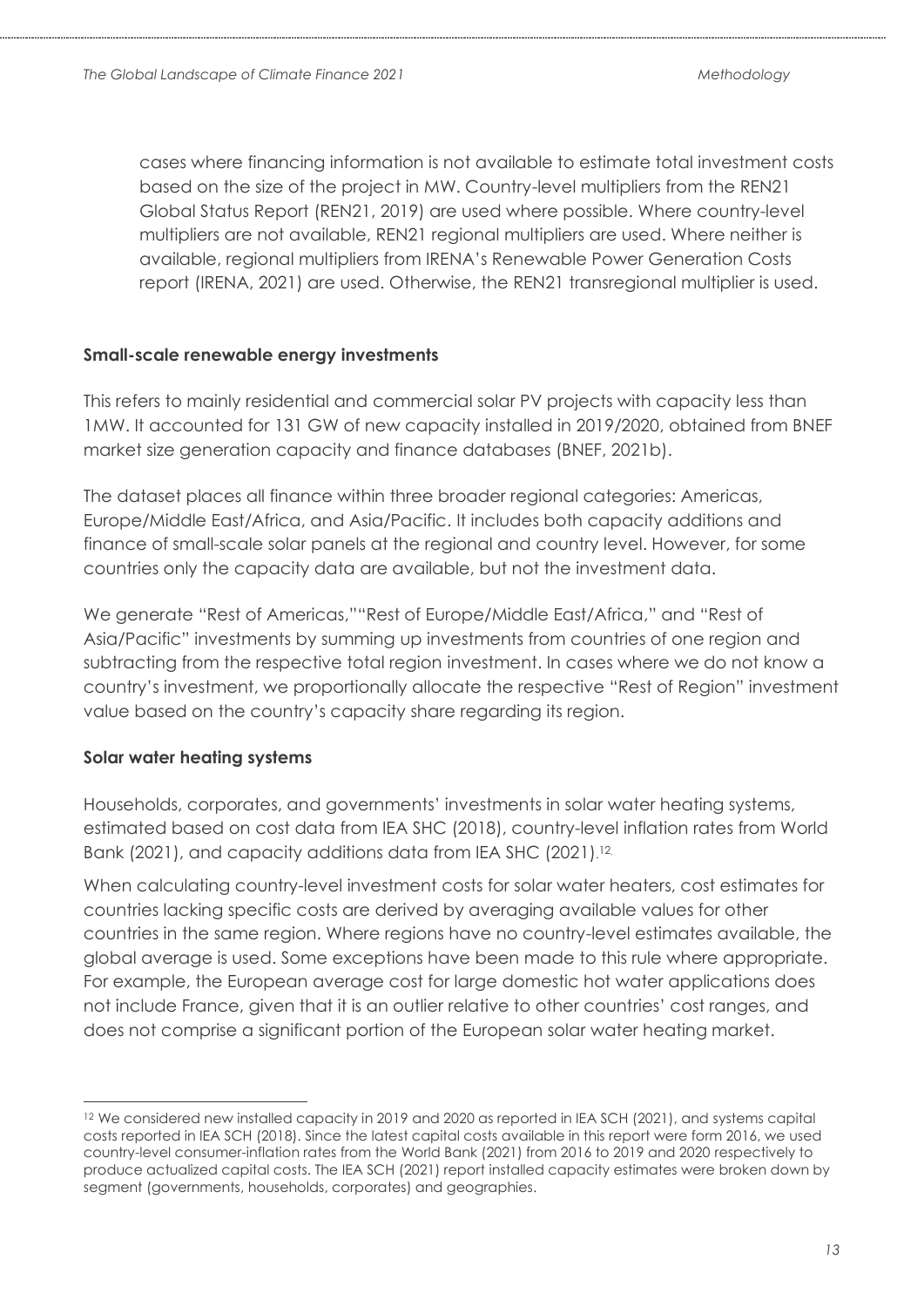## <span id="page-13-0"></span>**3. MITIGATION AND ADAPTATION SECTORS AND ACTIVITIES**

This section describes the sectoral breakdown used to categorize mitigation and adaptation flows and provides examples of the kinds of projects that may be covered by the selected categories.

The 2021 *Landscape* sector classification was heavily updated and now offers a multi-layer economic sector breakdown. This effort was carried out to reflect the increasing need to understand investments' real economy impacts, align with new methodologies, and fully exploit the potential of more granular data. This updated sector classification is, among others, inspired from the following economic activities classifications: MDB (2021), CBI taxonomy (CBI, 2021), IPCC WG3's AR5 (IPCC, 2014), the EU taxonomy (EU Technical Expert Group on Sustainable Finance, 2020), OECD' CRS purpose codes (OECD, 2021a). We applied this classification as consistently as possible when compiling this report. Finance qualifying as Official Development Assistance and tracked in the OECD's DAC Creditor Reporting System can be marked as having mitigation or adaptation as its 'principal' objective or having a 'significant' climate change objective (OECD, 2016). MDBs, meanwhile, identify components of projects that can count either fully or partially towards adaptation finance, but each bank's individual processes determine which proportions to count as mitigation or as adaptation so that the actual financing will not be doublecounted (MDBs).

We allocated finance to 'dual benefits' if it was specifically labeled as such by the surveyed DFI or by the databases used for retrieving Climate Funds' commitments, or if either the DFIs or aforementioned databases labelled it as having adaptation and mitigation both as 'principal' or 'significant' benefits.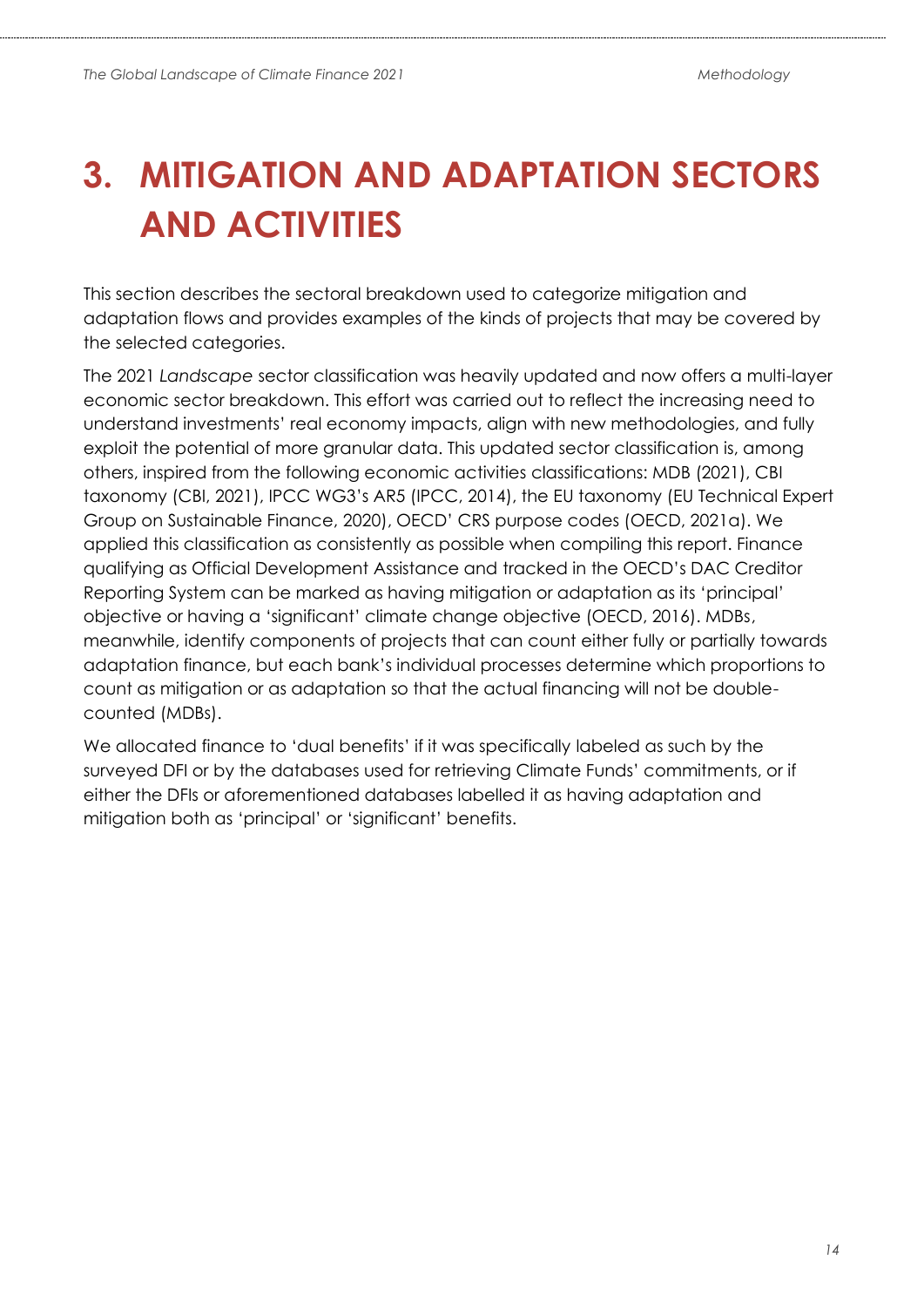| Sector                | <b>Sub-Sector</b>                           | Mitigation or adapdation solution                             | <b>Additional information and examples</b>                                                                                                     |
|-----------------------|---------------------------------------------|---------------------------------------------------------------|------------------------------------------------------------------------------------------------------------------------------------------------|
|                       |                                             | Biofuel/Biomass-fired                                         | If a project's Greenhouse gas (GHG) emissions reductions<br>are demonstrated compared with technically and<br>economically viable alternatives |
|                       |                                             | Geothermal                                                    |                                                                                                                                                |
|                       |                                             | Hydropower <sup>13</sup>                                      | If a project's GHG emission reductions are demonstrated<br>compared with technically and economically viable<br>alternatives                   |
|                       |                                             | Hydrogen fuel cell                                            | Using green hydrogen only                                                                                                                      |
|                       |                                             | Off grid (renewables only)                                    | Renewables only                                                                                                                                |
|                       |                                             | Other Marine                                                  | Wave, Tidal, etc                                                                                                                               |
|                       |                                             | Solar - Concentrated Solar Power (CSP)                        |                                                                                                                                                |
|                       | Power & Heat Generation                     | Solar - Photovoltaic (PV)                                     | Utility scale and distributed                                                                                                                  |
|                       |                                             | Wind - Offshore                                               |                                                                                                                                                |
|                       |                                             | Wind - Onshore                                                |                                                                                                                                                |
|                       |                                             | Carbon Capture Use and Storage in Fossil Fuel<br>power plants | Incremental costs of CCUS technology only                                                                                                      |
| <b>Energy Systems</b> |                                             | Waste-to-Energy                                               | Ex. incineration, gasification, pyrolysis and plasma with<br>clear mitigation benefits                                                         |
|                       |                                             | Multiple                                                      | Unspecified RE projects or projects with combining<br>multiple energy sources                                                                  |
|                       |                                             | Renewable Retrofit                                            | Energy Efficiency in existing renewable power assets                                                                                           |
|                       |                                             | Resilient Infrastructure and Infrastructure for<br>Resilience | Ex. Reduction in river flows leading to loss of generation<br>from a hydroelectric plant                                                       |
|                       | Power & Heat Transmission<br>& Distribution | <b>District Heating</b>                                       | Fueled by renewable energy only                                                                                                                |
|                       |                                             | Smart Grid                                                    |                                                                                                                                                |
|                       |                                             | Mini grids                                                    |                                                                                                                                                |
|                       |                                             | Power Grid - Retrofit                                         | Retrofits that lead to clear energy efficiency gains                                                                                           |
|                       |                                             | Power Grid - New                                              | That enable the integration of renewable power<br>capacity                                                                                     |
|                       |                                             | Resilient Infrastructure and Infrastructure for<br>Resilience | Ex. Undergrounding of power lines                                                                                                              |
|                       | <b>Fuel Production</b>                      | Biogas                                                        | Production of biogas connected to natural gas pipelines                                                                                        |
|                       |                                             | <b>Biofuel</b>                                                | <b>Biofuel production</b>                                                                                                                      |
|                       |                                             | Hydrogen from Renewables                                      |                                                                                                                                                |

<sup>&</sup>lt;sup>13</sup> CPI does not include large hydro projects financed by 1) the public sector and that does not demonstrate mitigation potential, and 2) the private sector.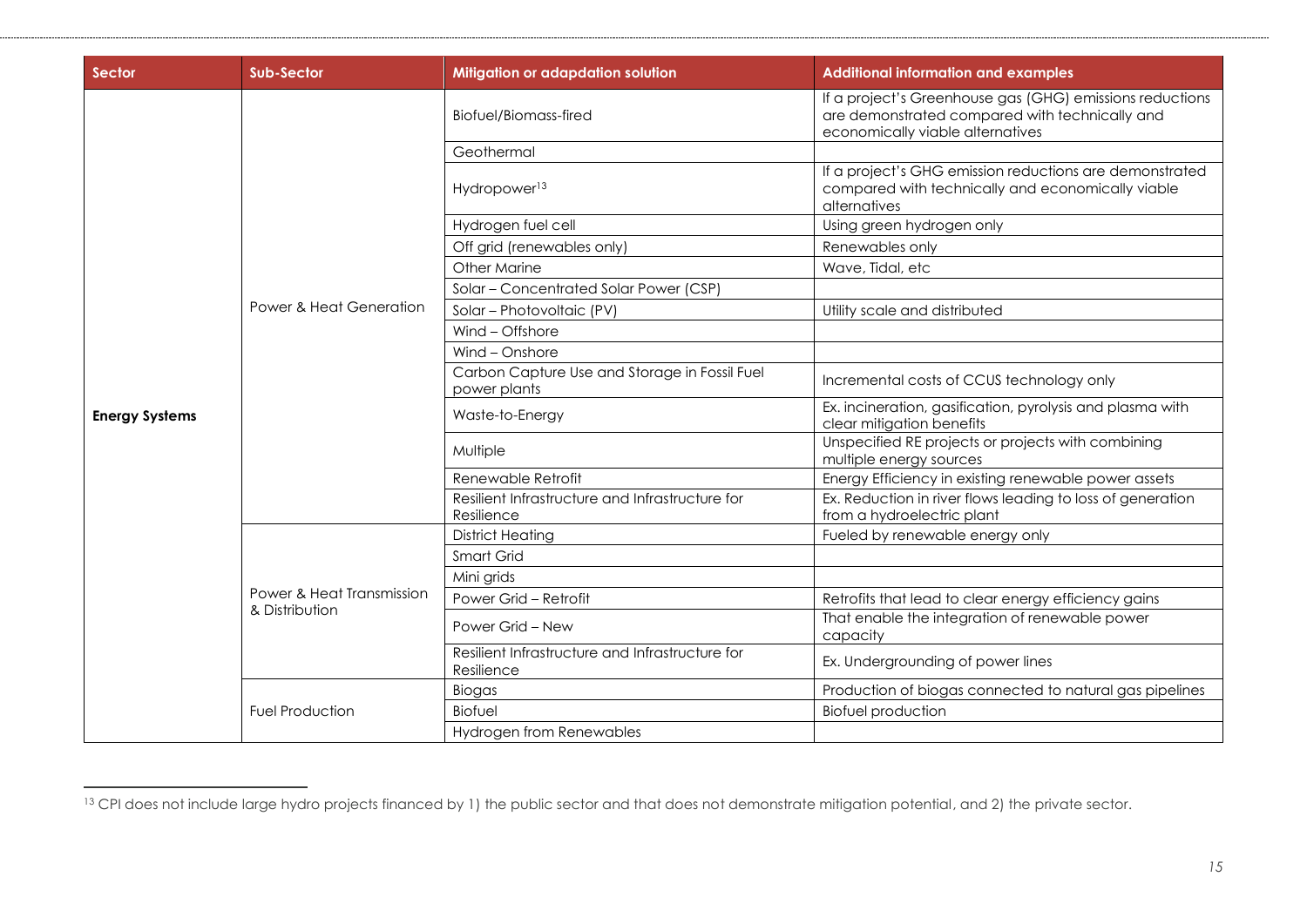*The Global Landscape of Climate Finance 2021 Methodology*

|                               | Fuel Transmission &<br>Distribution                               | <b>NA</b>                                                     | Ex. Green hydrogen pipelines                                                                                                                   |
|-------------------------------|-------------------------------------------------------------------|---------------------------------------------------------------|------------------------------------------------------------------------------------------------------------------------------------------------|
|                               | Policy & National Budget<br>Support & Capacity<br><b>Building</b> | <b>NA</b>                                                     |                                                                                                                                                |
|                               | Other/Unspecified                                                 | <b>NA</b>                                                     | Other energy projects including general energy access<br>development with clear mitigation and/or adaptation<br>benefits                       |
|                               |                                                                   | Non-Energy and Fugitive GHG reduction                         | Ex. Substitutions in industrial processes with associated<br><b>GHG cuts</b>                                                                   |
|                               | Industrial, Extraction, and                                       | Carbon Capture Use and Storage                                | Excluding Energy sector - Incremental cost only                                                                                                |
|                               | <b>Manufacturing Processes</b>                                    | Energy-Use Improvements & Other GHG cuts                      | Energy consumption and GHG cuts in industrial processes                                                                                        |
|                               |                                                                   | Substitution with Hydrogen from Renewables                    | Industrial processes using hydrogen shifting from FF-based<br>Hydrogen to RE-based hydrogen                                                    |
| Industry                      | Industry Infrastructure &                                         | <b>Energy Efficiency</b>                                      | Low-consumption warehouses and light industry buildings                                                                                        |
|                               | Warehouse                                                         | Resilient Infrastructure and Infrastructure for<br>resilience | Ex. Improve resilience of existing industrial plant/flood<br>protection etc.                                                                   |
|                               | Policy & National Budget<br>Support & Capacity<br><b>Building</b> | <b>NA</b>                                                     |                                                                                                                                                |
|                               | Other/Unspecified                                                 | <b>NA</b>                                                     |                                                                                                                                                |
|                               | Solid Waste                                                       | Infrastructure & Management (incl. recycling)                 |                                                                                                                                                |
| Waste                         | Policy & National Budget<br>Support & Capacity<br><b>Building</b> | <b>NA</b>                                                     |                                                                                                                                                |
|                               | Other/Unspecified                                                 | <b>NA</b>                                                     |                                                                                                                                                |
|                               | Water Supply & Sanitation                                         | Efficient Large Infrastructure                                |                                                                                                                                                |
|                               |                                                                   | <b>Basic Water Access</b>                                     |                                                                                                                                                |
|                               | Waste Water Treatment                                             | Infrastructure & Management                                   | Greenfield or brownfield projects that reduce methane or<br>nitrous oxide emissions through wastewater, fecal sludge,<br>or septage management |
| <b>Water &amp; Wastewater</b> |                                                                   | <b>NA</b>                                                     |                                                                                                                                                |
|                               | Policy & National Budget<br>Support & Capacity<br><b>Building</b> | <b>NA</b>                                                     | Ex. Improved catchment management planning and<br>regulation of water abstraction                                                              |
|                               | Other/Unspecified                                                 | <b>NA</b>                                                     |                                                                                                                                                |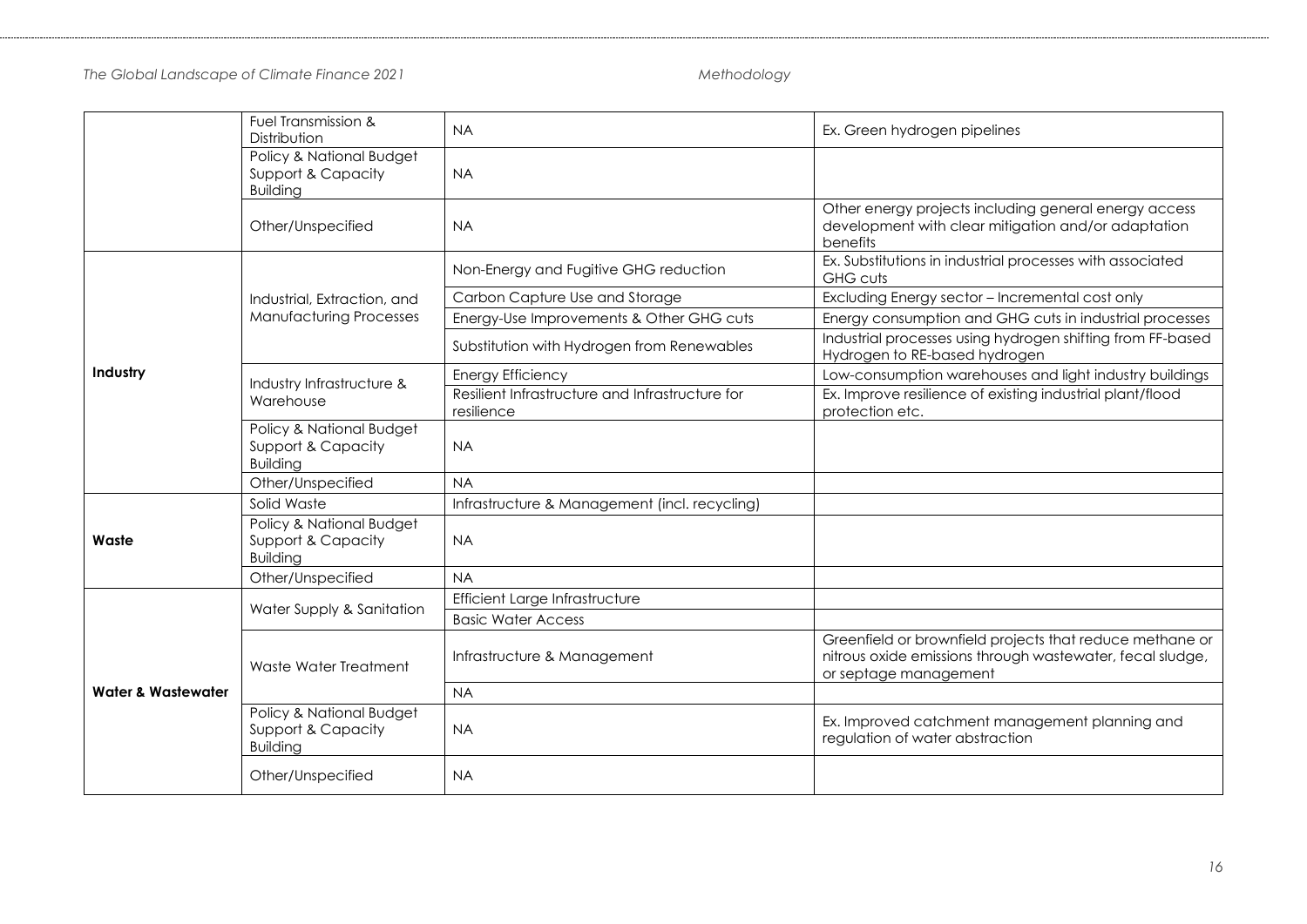*The Global Landscape of Climate Finance 2021 Methodology*

|                                          |                                                                   | Energy Efficiency - New Construction                           |                                                                                                                          |
|------------------------------------------|-------------------------------------------------------------------|----------------------------------------------------------------|--------------------------------------------------------------------------------------------------------------------------|
|                                          | <b>Building &amp; Infrastructure</b><br><b>Construction Work</b>  | Energy Efficiency - Retrofit                                   |                                                                                                                          |
|                                          |                                                                   | Resilient Infrastructure and Infrastructure for<br>Resilience  |                                                                                                                          |
|                                          | <b>HVAC &amp; Water Heaters</b>                                   | Renewable Energy-based HVAC                                    |                                                                                                                          |
| <b>Buildings &amp;</b>                   |                                                                   | Solar Thermal Water Heaters                                    |                                                                                                                          |
| Infrastructure                           |                                                                   | <b>Energy Efficient HVAC</b>                                   | Efficient cooling, etc.                                                                                                  |
|                                          | Appliances & Lighting                                             | Efficient Lighting systems (incl. public lighting)             | Ex. LEDs                                                                                                                 |
|                                          | Policy & National Budget<br>Support & Capacity<br><b>Building</b> | <b>NA</b>                                                      | Ex. More robust building regulations and improved<br>enforcement                                                         |
|                                          | Other/Unspecified                                                 | <b>NA</b>                                                      |                                                                                                                          |
|                                          | Private Road Transport                                            | <b>Battery Electric Vehicles (BEV)</b>                         |                                                                                                                          |
|                                          |                                                                   | Electric Vehicle (EV) Chargers                                 |                                                                                                                          |
|                                          | Rail & Public Transport                                           | Modal Shift Policy Support                                     |                                                                                                                          |
|                                          |                                                                   | Energy Efficiency - Retrofit                                   | Fleet Retrofit with clear energy efficiency gains                                                                        |
|                                          |                                                                   | New Bus, Light or Heavy Rail Fleet & Related<br>Infrastructure | With associated modal shifts from a higher-carbon<br>transport mode.<br>FF-powered rail engines are excluded             |
|                                          | Waterway                                                          | Energy Efficiency - Retrofit                                   | <b>Fleet Retrofit</b>                                                                                                    |
|                                          |                                                                   | New Low-carbon Fleet & Related Infrastructure                  |                                                                                                                          |
| <b>Transport</b>                         | Aviation                                                          | Energy Efficiency - Retrofit                                   |                                                                                                                          |
|                                          |                                                                   | Modal Shift Policy Support                                     |                                                                                                                          |
|                                          | Policy & National Budget<br>Support & Capacity<br><b>Building</b> | <b>NA</b>                                                      |                                                                                                                          |
|                                          | Transport-oriented                                                | Infrastructure for non-motorized transports                    |                                                                                                                          |
|                                          | Infrastructure and Urban<br>Development                           | Resilient Infrastructure and Infrastructure for<br>Resilience  | Ex. Use of revised codes for infrastructure design that<br>consider increased frequency or severity of extreme<br>events |
|                                          | Other/Unspecified                                                 | Modal Shift with Associated GHG Emission Cuts                  |                                                                                                                          |
| Information and<br><b>Communications</b> | <b>Data Centers</b>                                               | <b>NA</b>                                                      | New highly energy efficient centers or energy efficient<br>retrofits                                                     |
| Technology                               | Telecommunication<br>Networks                                     | <b>NA</b>                                                      | New highly energy efficient networks or energy efficient<br>retrofits                                                    |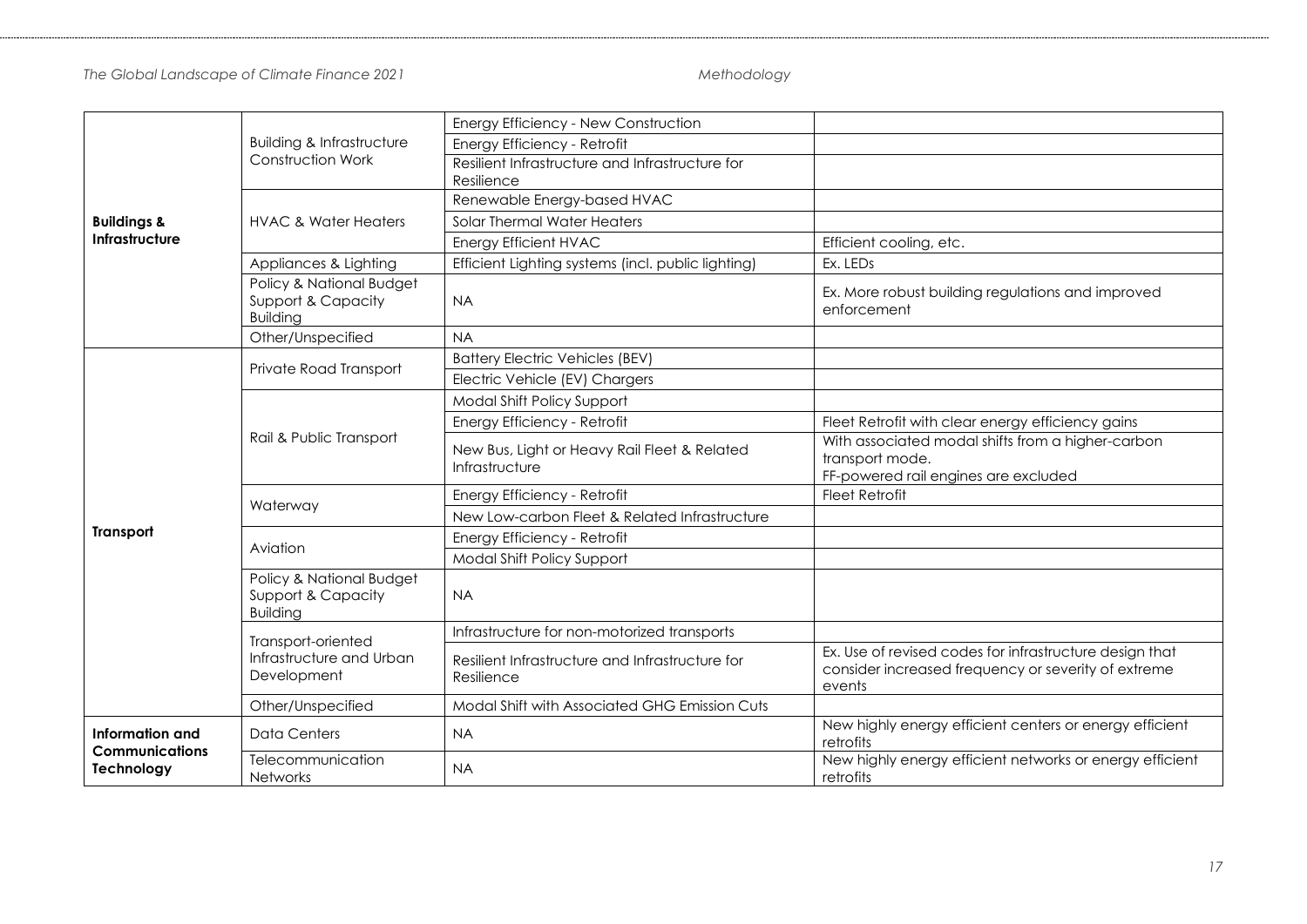#### *The Global Landscape of Climate Finance 2021 Methodology*

|                                         |                                                                   | Resilient Infrastructure and Infrastructure for<br>Resilience                                                                                   |                                                                                                                       |
|-----------------------------------------|-------------------------------------------------------------------|-------------------------------------------------------------------------------------------------------------------------------------------------|-----------------------------------------------------------------------------------------------------------------------|
|                                         | Policy & National Budget<br>Support & Capacity<br><b>Building</b> | <b>NA</b>                                                                                                                                       |                                                                                                                       |
|                                         | Other/Unspecified                                                 | <b>NA</b>                                                                                                                                       |                                                                                                                       |
|                                         |                                                                   | Sustainable Crops, Agro-forestry, Livestock<br>production                                                                                       | Ex. Investments in crops that are more resilient to climate<br>extremes and change                                    |
|                                         | Agriculture                                                       | Supply chain management (commercialisation,<br>primary processing & storage)                                                                    |                                                                                                                       |
|                                         |                                                                   | Financial services for sustainable production,<br>commercialisation, storage and processing                                                     |                                                                                                                       |
| Agriculture, Forestry,                  | Forestry                                                          | Afforestation, Reforestation, Forest Conservation,<br>sustainable management of existing forest,<br>including extraction of non-timber products |                                                                                                                       |
| Other land uses and<br><b>Fisheries</b> |                                                                   | Supply chain management (commercialisation,<br>primary processing & storage)                                                                    |                                                                                                                       |
|                                         |                                                                   | Sustainable fish production                                                                                                                     |                                                                                                                       |
|                                         | <b>Fisheries</b>                                                  | Supply chain management (commercialisation,<br>primary processing & storage)                                                                    |                                                                                                                       |
|                                         | Food & diet                                                       | Food waste and low-carbon diets                                                                                                                 |                                                                                                                       |
|                                         | Policy & National Budget<br>Support & Capacity<br><b>Building</b> | <b>NA</b>                                                                                                                                       |                                                                                                                       |
|                                         | Unspecified / Multiple                                            | <b>NA</b>                                                                                                                                       |                                                                                                                       |
|                                         | Policy & National Budget<br>Support & Capacity<br><b>Building</b> | <b>NA</b>                                                                                                                                       |                                                                                                                       |
| <b>Others &amp; Cross-</b><br>sectoral  | Biodiversity, Land & Marine<br>Conservation                       | <b>NA</b>                                                                                                                                       |                                                                                                                       |
|                                         | Disaster-risk Management                                          | <b>NA</b>                                                                                                                                       | Ex. Integration of climate change scenarios and climate<br>risk assessments into disaster risk plans and preparedness |
|                                         | Other/Unspecified                                                 | <b>NA</b>                                                                                                                                       |                                                                                                                       |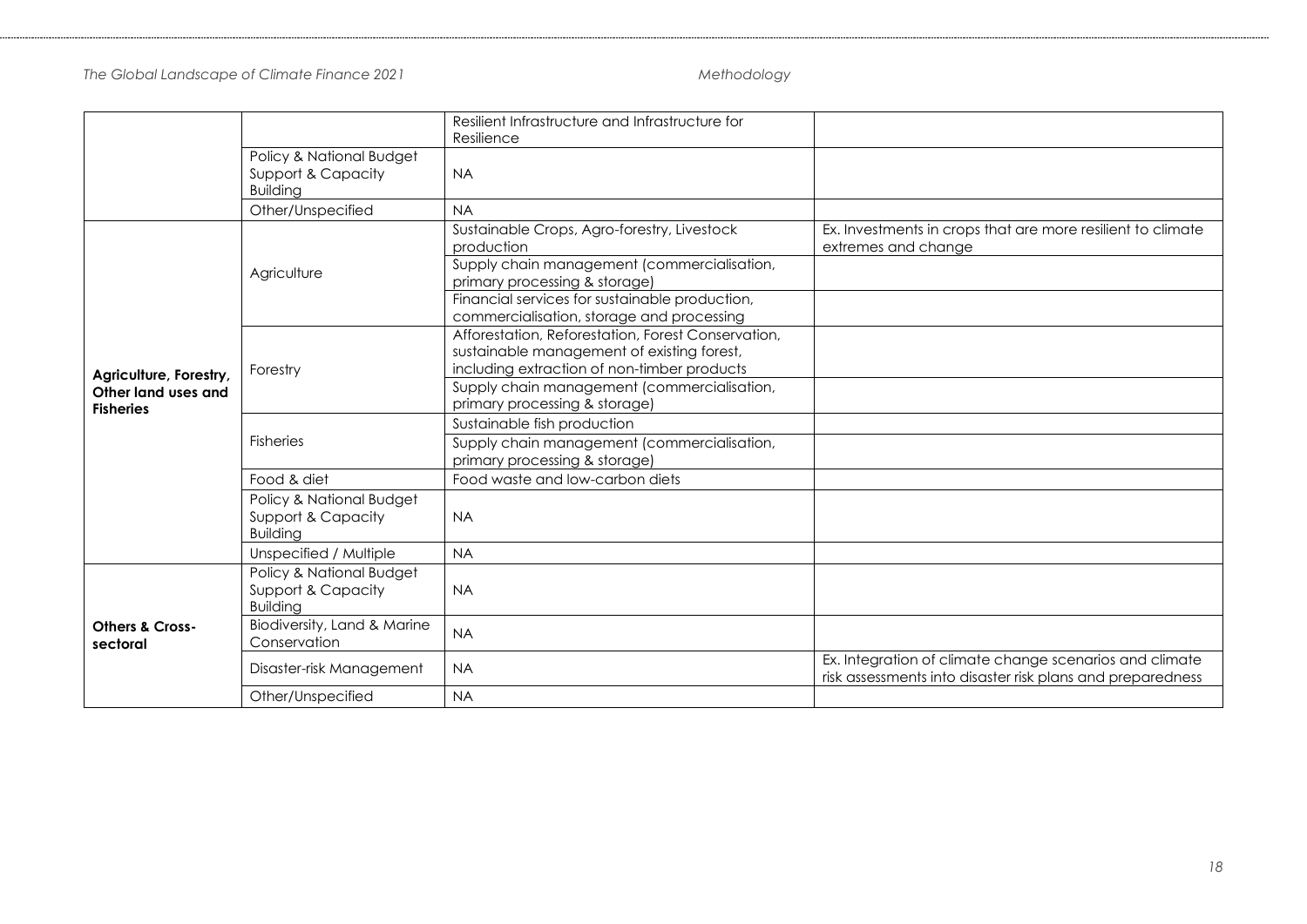## <span id="page-18-0"></span>**4. GEOGRAPHIES AND COUNTRIES**

This section describes the regional breakdown adopted in the 2021 *Landscape* to represent the destinations of climate finance flows (see table below). Flows are classified as 'transregional' when resources are channeled to more than one region.

#### **Countries classification by region**

| <b>Region</b>                    | <b>Country or territory</b>                                                                                                                                                                                                                                                                                                                                                                                                                                                                                                                                            |
|----------------------------------|------------------------------------------------------------------------------------------------------------------------------------------------------------------------------------------------------------------------------------------------------------------------------------------------------------------------------------------------------------------------------------------------------------------------------------------------------------------------------------------------------------------------------------------------------------------------|
| Central Asia & Eastern<br>Europe | <b>OECD:</b> Estonia, Hungary, Latvia, Lithuania, Poland, Slovakia, Turkey.<br>Non-OECD: Albania, Armenia, Azerbaijan, Belarus, Bosnia and<br>Herzegovina, Bulgaria, Croatia, Cyprus, Georgia, Kazakhstan, Kosovo <sup>14</sup> ,<br>Kyrgyz Republic, North Macedonia, Montenegro, Republic of Moldova,<br>Romania, Russian Federation, Serbia, Tajikistan, Turkey, Turkmenistan,<br>Ukraine, Uzbekistan                                                                                                                                                               |
| East Asia & Pacific              | Non-OECD: American Samoa, Brunei, Cambodia, China, Cook Islands,<br>Democratic People's Republic of Korea, Fiji, Indonesia, Kiribati, Lao PDR,<br>Malaysia, Marshall Islands, Micronesia (Federated States of), Mongolia,<br>Myanmar, Nauru, Niue, Palau, Papua New Guinea, Philippines, Republic<br>of Korea, Samoa, Singapore, Solomon Islands, Thailand, Timor-Leste,<br>Tonga, Tuvalu, Vanuatu, Viet Nam                                                                                                                                                           |
| Latin America &<br>Caribbean     | <b>OECD:</b> Chile, Colombia, Costa Rica, Mexico<br>Non-OECD: Anguilla, Antigua and Barbuda, Argentina, Bahamas,<br>Barbados, Belize, Bolivia (Plurinational State of), Bonaire, Brazil, Cuba,<br>Dominica, Dominican Republic, Ecuador, El Salvador, Grenada,<br>Guadeloupe, Guatemala, Guyana, Haiti, Honduras, Jamaica,<br>Nicaragua, Panama, Paraguay, Peru, St. Barthélemy, Sint Eustatius and<br>Saba, St. Kitts and Nevis, St. Lucia, St. Vincent and Grenadines, Suriname,<br>Trinidad and Tobago, Uruguay, Venezuela (Bolivarian Republic of), West<br>Indies |
| Middle East & North<br>Africa    | Non-OECD: Algeria, Bahrain, Egypt, Islamic Republic of Iran, Iraq, Israel,<br>Jordan, Kuwait, Lebanon, Libya, Morocco, Oman, Qatar, Saudi Arabia,<br>State of Palestine, Syrian Arab Republic, Tunisia, United Arab Emirates,<br>Yemen                                                                                                                                                                                                                                                                                                                                 |
| Other Oceania                    | <b>OECD:</b> Australia<br>Non-OECD: New Zealand, Tokelau                                                                                                                                                                                                                                                                                                                                                                                                                                                                                                               |

<sup>&</sup>lt;sup>14</sup> This designation is without prejudice to positions on status, and is in line with United Nations Security Council resolution 1244 and the International Court of Justice Opinion on the Kosovo Declaration of Independence.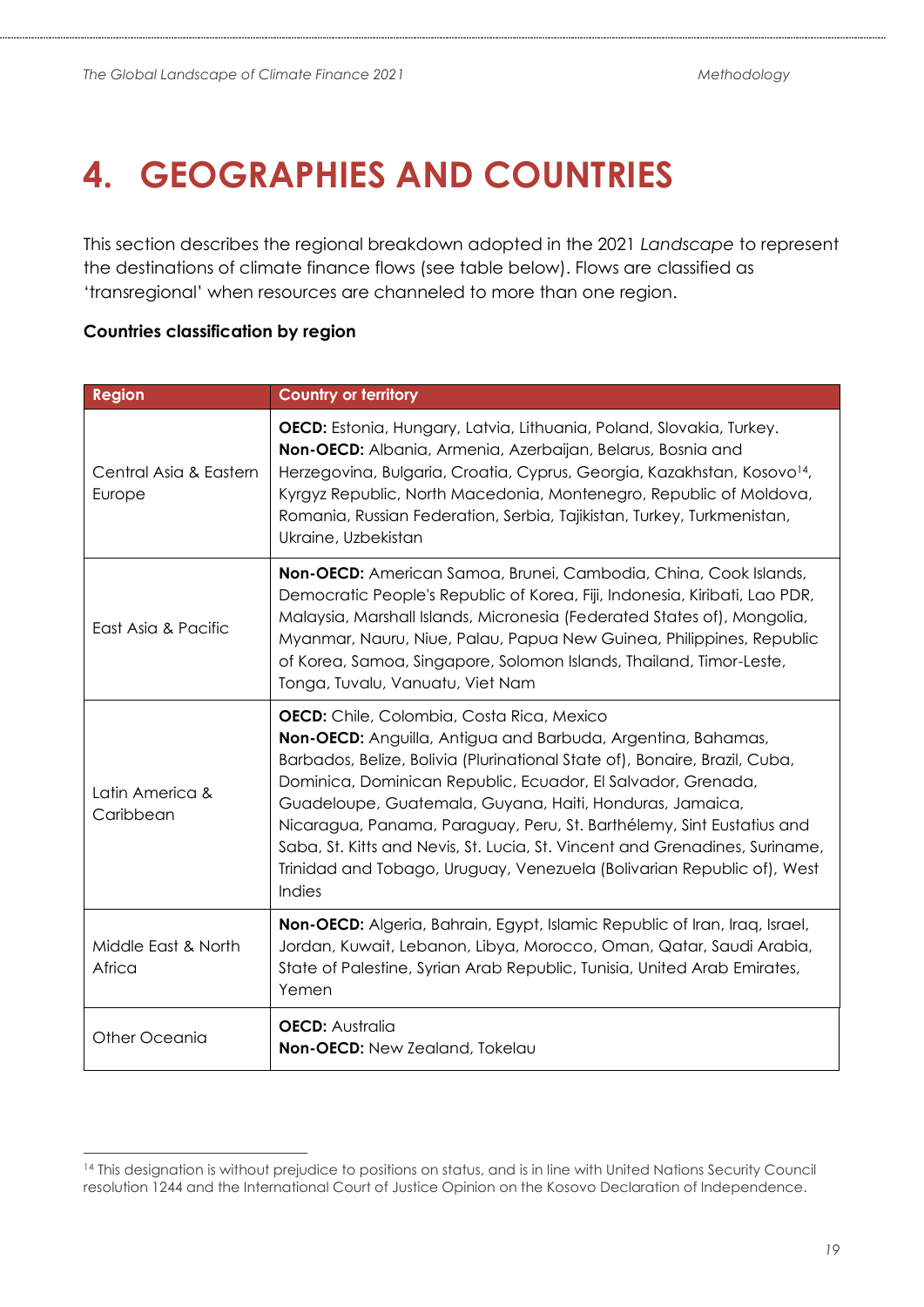| Sub-Saharan Africa | <b>Non-OECD:</b> Angola, Benin, Botswana, Burkina Faso, Burundi, Cameroon,<br>Cabo Verde, Central African Republic, Chad, Comoros, Republic of<br>Congo, Democratic Republic of the Congo, Côte d'Ivoire, Djibouti,<br>Equatorial Guinea, Eritrea, Eswatini, Ethiopia, Gabon, Gambia, Ghana,<br>Guinea, Guinea-Bissau, Kenya, Lesotho, Liberia, Madagascar, Malawi,<br>Mali, Mauritania, Mauritius, Mayotte, Mozambique, Namibia, Niger,<br>Nigeria, Réunion, Rwanda, São Tomé and Principe, Saint Helena,<br>Senegal, Seychelles, Sierra Leone, Somalia, South Africa, South Sudan,<br>Sudan, United Republic of Tanzania, Togo, Uganda, Zambia, Zimbabwe |
|--------------------|------------------------------------------------------------------------------------------------------------------------------------------------------------------------------------------------------------------------------------------------------------------------------------------------------------------------------------------------------------------------------------------------------------------------------------------------------------------------------------------------------------------------------------------------------------------------------------------------------------------------------------------------------------|
|                    | <b>Non-OECD:</b> Afghanistan, Bangladesh, Bhutan, India, Maldives, Nepal,                                                                                                                                                                                                                                                                                                                                                                                                                                                                                                                                                                                  |
| South Asia         | Pakistan, Sri Lanka                                                                                                                                                                                                                                                                                                                                                                                                                                                                                                                                                                                                                                        |
| US & Canada        | <b>OECD:</b> Canada, United States of America                                                                                                                                                                                                                                                                                                                                                                                                                                                                                                                                                                                                              |

#### **Domestic and International Flows**

Financial flows are categorized into domestic and international. This categorization indicates how much climate finance is flowing beyond national territories and determines dependency of countries to domestic and international finance for climate investments. The analysis further investigate international climate finance coming from and flowing to OECD and non-OECD countries.<sup>15</sup>

Domestic flows pertain to climate finance that was raised and spent within the same country, while international flows pertain to climate finance flows that were raised in a specific country but spent in another. Climate finance from multilateral development financial institutions is automatically categorized as international flows.

<sup>&</sup>lt;sup>15</sup> The list of 38 members to the Organisation for Economic Co-operation and Development (OECD) can be found at [https://www.oecd.org/about/.](https://www.oecd.org/about/)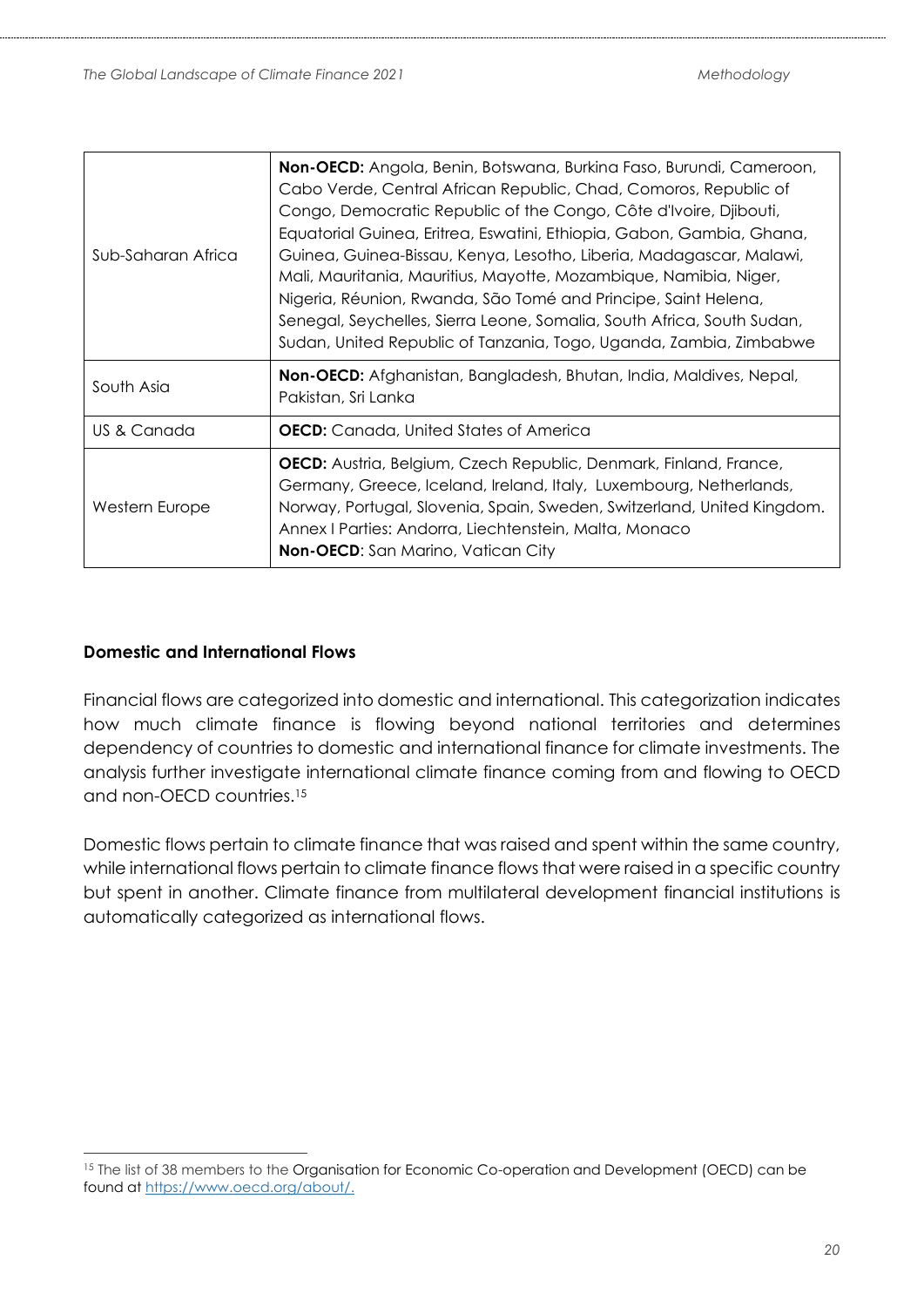## <span id="page-20-0"></span>**5. REFERENCES**

Bloomberg New Energy Finance (BNEF). 2021a. "Renewable energy projects and Asset finance databases [Internet]". [Retrieved May, 2021]. Available at: <https://www.bnef.com/projects/search> and<https://www.bnef.com/assetfinancing/> (registration required).

BNEF. 2021b. "Clean Energy Investment Page and Capacity & Generation Tool. [Internet]". [Retrieved May, 2021]. Available at: [https://www.bnef.com/interactive](https://www.bnef.com/interactive-datasets/2d5d59acd9000010?data-hub=7&tab=Capacity%20(solar%20short%20term%20forecast))[datasets/2d5d59acd9000010?data](https://www.bnef.com/interactive-datasets/2d5d59acd9000010?data-hub=7&tab=Capacity%20(solar%20short%20term%20forecast))[hub=7&tab=Capacity%20\(solar%20short%20term%20forecast\)](https://www.bnef.com/interactive-datasets/2d5d59acd9000010?data-hub=7&tab=Capacity%20(solar%20short%20term%20forecast)) and <https://www.bnef.com/core/data-hubs/3/15?tab=Global%20Investment> (registration required).

Buchner B, Clark A, Falconer A, Macquarie R, Meattle C, Tolentino R, Wetherbee C. 2019. Global Landscape of Climate Finance 2019. Available at: [https://www.climatepolicyinitiative.org/wp-content/uploads/2019/11/2019-Global-](https://www.climatepolicyinitiative.org/wp-content/uploads/2019/11/2019-Global-Landscape-of-Climate-Finance.pdf)[Landscape-of-Climate-Finance.pdf](https://www.climatepolicyinitiative.org/wp-content/uploads/2019/11/2019-Global-Landscape-of-Climate-Finance.pdf)

Buchner B, Oliver P, Wang X, Carswell C, Meattle C, Mazza F. 2017. Global Landscape of Climate Finance 2017. Available at: [https://www.climatepolicyinitiative.org/wp](https://www.climatepolicyinitiative.org/wp-content/uploads/2017/10/2017-Global-Landscape-of-Climate-Finance.pdf)[content/uploads/2017/10/2017-Global-Landscape-of-Climate-Finance.pdf](https://www.climatepolicyinitiative.org/wp-content/uploads/2017/10/2017-Global-Landscape-of-Climate-Finance.pdf)

Buchner B, Trabacchi C, Mazza F, Abramskiehn D, Wang D. 2015. The Global Landscape of Climate Finance 2015. Climate Policy Initiative, Venice, Italy. Available at: [https://climatepolicyinitiative.org/wp-content/uploads/2015/11/Global-Landscape-of-](https://climatepolicyinitiative.org/wp-content/uploads/2015/11/Global-Landscape-of-Climate-Finance-2015.pdf)[Climate-Finance-2015.pdf](https://climatepolicyinitiative.org/wp-content/uploads/2015/11/Global-Landscape-of-Climate-Finance-2015.pdf)

Buchner B, Stadelmann M, Wilkinson J, Mazza F, Rosenberg A, Abramskiehn D. 2014. The Global Landscape of Climate Finance 2014. A Climate Policy Initiative (CPI) Report. November 2014. Venice, Italy. Available at: [http://climatepolicyinitiative.org/publicati](http://climatepolicyinitiative.org/publicati%20on/global-landscape-of-climate-finance-2014/)  [on/global-landscape-of-climate-finance-2014/](http://climatepolicyinitiative.org/publicati%20on/global-landscape-of-climate-finance-2014/)

Buchner, B., Hervé-Mignucci M., Trabacchi C., Wilkinson J., Stadelmann M., Boyd R., Mazza F., Falconer A., Micale V. 2013. "Global Landscape of Climate Finance 2013". A Climate Policy Initiative (CPI) Report. November 2013. Venice, Italy. Available at: <http://climatepolicyinitiative.org/publication/global-land-scape-of-climate-finance-2013/>

Buchner B, Hervé-Mignucci M, Falconer A, Trabacchi C. 2012. Global Landscape of Climate Finance 2012. Venice: Climate Policy Initiative (CPI). Available at: <http://climatepolicyinitiative.org/publication/global-land-scape-of-climate-finance-2012>

Buchner B, Falconer A, Hervé-Mignucci M, Trabacchi C, Brinkman M. 2011. The Landscape of Climate Finance. Venice: Climate Policy Initiative (CPI). Available at: <http://climatepolicyinitiative.org/europe/publication/the-landscape-of-climate-finance/>

Climate Bonds initiative (CBI). 2021. Climate Bonds Taxonomy. Available at: <https://www.climatebonds.net/standard/taxonomy>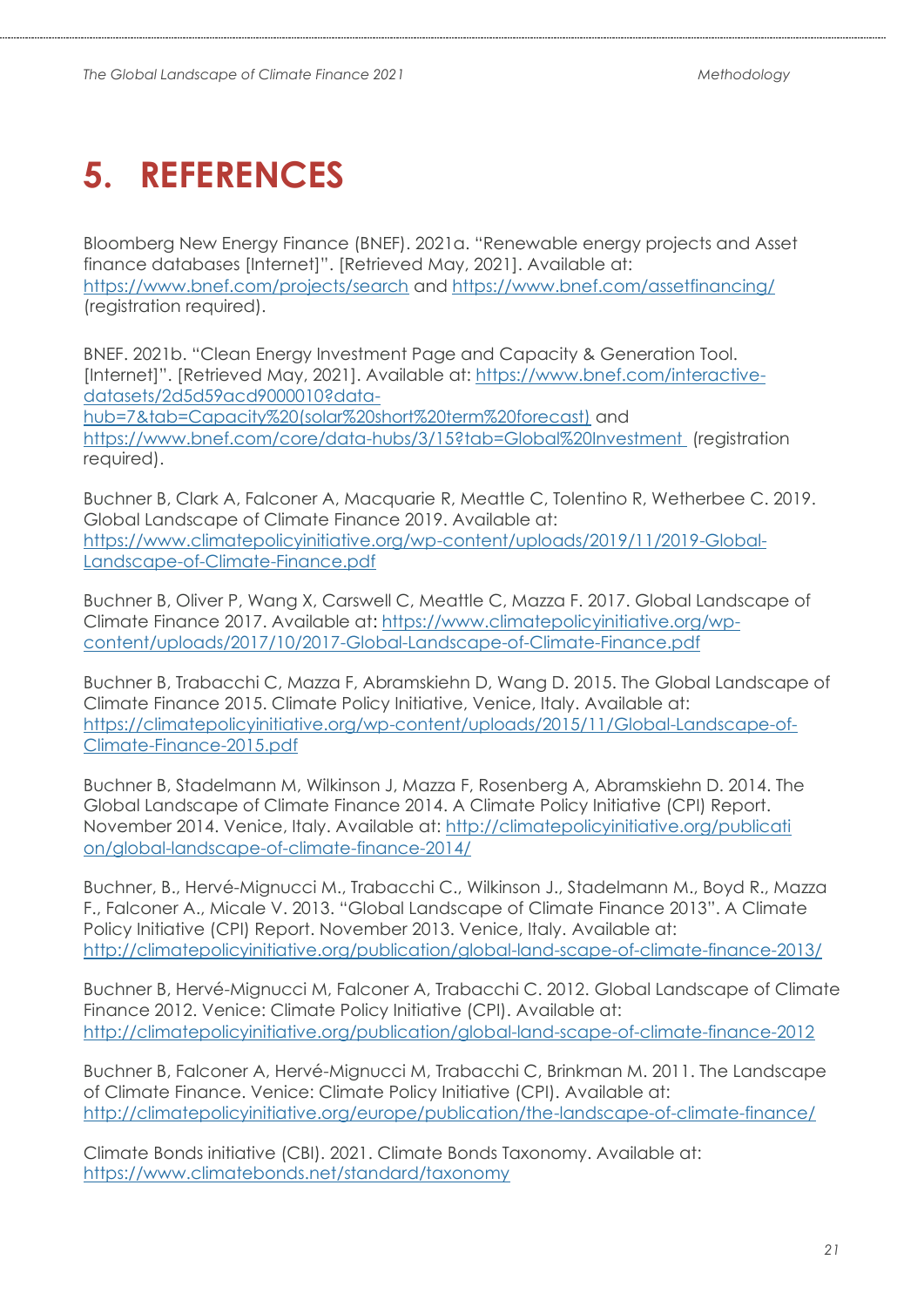Convergence. 2021. "Sustainable Development Finance Database [Internet]". [Retrieved May, 2021]. (Registration required).

EU Technical Expert Group on Sustainable Finance. 2020. Taxonomy Report: Technical Annex. Available at:

[https://ec.europa.eu/info/sites/default/files/business\\_economy\\_euro/banking\\_and\\_finance](https://ec.europa.eu/info/sites/default/files/business_economy_euro/banking_and_finance/documents/200309-sustainable-finance-teg-final-report-taxonomy-annexes_en.pdf) [/documents/200309-sustainable-finance-teg-final-report-taxonomy-annexes\\_en.pdf](https://ec.europa.eu/info/sites/default/files/business_economy_euro/banking_and_finance/documents/200309-sustainable-finance-teg-final-report-taxonomy-annexes_en.pdf) 

Falconer A, Stadelmann M. 2014. What is Climate Finance? Definition to Improve Tracking and Scale up Climate Finance. Climate Policy Initiative (CPI). Venice: CPI. At: [http://climatepolicyinitiative.org/wp-content/uploads/2014/07/Brief-on-Climate-Finance-](http://climatepolicyinitiative.org/wp-content/uploads/2014/07/Brief-on-Climate-Finance-Definitions.pdf)[Definitions.pdf](http://climatepolicyinitiative.org/wp-content/uploads/2014/07/Brief-on-Climate-Finance-Definitions.pdf)

IJGlobal. 2021. Transaction Data. Available at:<https://ijglobal.com/>

International Panel on Climate Change (IPCC). 2014. Mitigation of Climate Change. Working Group III Contribution to the Fifth Assessment Report of the Intergovernmental Panel on Climate Change. Available at:

[https://www.ipcc.ch/site/assets/uploads/2018/02/ipcc\\_wg3\\_ar5\\_full.pdf](https://www.ipcc.ch/site/assets/uploads/2018/02/ipcc_wg3_ar5_full.pdf)

International Energy Agency (IEA). 2021. World "Energy Investment 2021".https://www.iea.org/reports/world-energy-investment-2021

International Energy Agency Solar Heating and Cooling Programme (IEA SHC). 2021. Solar Heat Worldwide. Available at: [https://www.iea-shc.org/Data/Sites/1/publications/Solar-](https://www.iea-shc.org/Data/Sites/1/publications/Solar-Heat-Worldwide-2021.pdf)[Heat-Worldwide-2021.pdf](https://www.iea-shc.org/Data/Sites/1/publications/Solar-Heat-Worldwide-2021.pdf)

IEA SHC. 2018. Solar Heat Worldwide. [https://www.iea](https://www.iea-shc.org/Data/Sites/1/publications/Solar-Heat-Worldwide-2018.pdf)[shc.org/Data/Sites/1/publications/Solar-Heat-Worldwide-2018.pdf](https://www.iea-shc.org/Data/Sites/1/publications/Solar-Heat-Worldwide-2018.pdf)

International Renewable Energy Agency (IRENA). 2021. Renewable Power Generation Costs in 2020. Abu Dhabi. Available at: <https://www.irena.org/publications/2021/Jun/Renewable-Power-Costs-in-2020>

Klein RJT, Huq S, Denton F, Downing T.E. et al. 2007. "Inter-relationships between Adaptation and Mitigation". Climate Change 2007: Impacts, Adaptation and Vulnerability. Contribution of Working Group II to the Fourth Assessment Report of the Intergovernmental Panel on Climate Change. M.L. Parry, O.F. Canziani, J.P. Palutikof, P.J. van der Linden and C.E. Hanson, (eds.,) Cambridge University Press, Cambridge, UK, pp 745-777

Macquarie R, Naran B, Rosane P, Solomon M, Wetherbee C, Buchner B. 2020. Updated View on the Global Landscape of Climate Finance 2019. Available at: [https://www.climatepolicyinitiative.org/wp-content/uploads/2020/12/Updated-View-on](https://www.climatepolicyinitiative.org/wp-content/uploads/2020/12/Updated-View-on-the-2019-Global-Landscape-of-Climate-Finance-1.pdf)[the-2019-Global-Landscape-of-Climate-Finance-1.pdf](https://www.climatepolicyinitiative.org/wp-content/uploads/2020/12/Updated-View-on-the-2019-Global-Landscape-of-Climate-Finance-1.pdf)

Multilateral Development Banks (MDBs). 2021. "Joint Report on Multilateral Development Banks' Climate Finance 2020". Available at: [https://thedocs.worldbank.org/en/doc/9234bfc633439d0172f6a6eb8df1b881-](https://thedocs.worldbank.org/en/doc/9234bfc633439d0172f6a6eb8df1b881-0020012021/original/2020-Joint-MDB-report-on-climate-finance-Report-final-web.pdf) [0020012021/original/2020-Joint-MDB-report-on-climate-finance-Report-final-web.pdf](https://thedocs.worldbank.org/en/doc/9234bfc633439d0172f6a6eb8df1b881-0020012021/original/2020-Joint-MDB-report-on-climate-finance-Report-final-web.pdf)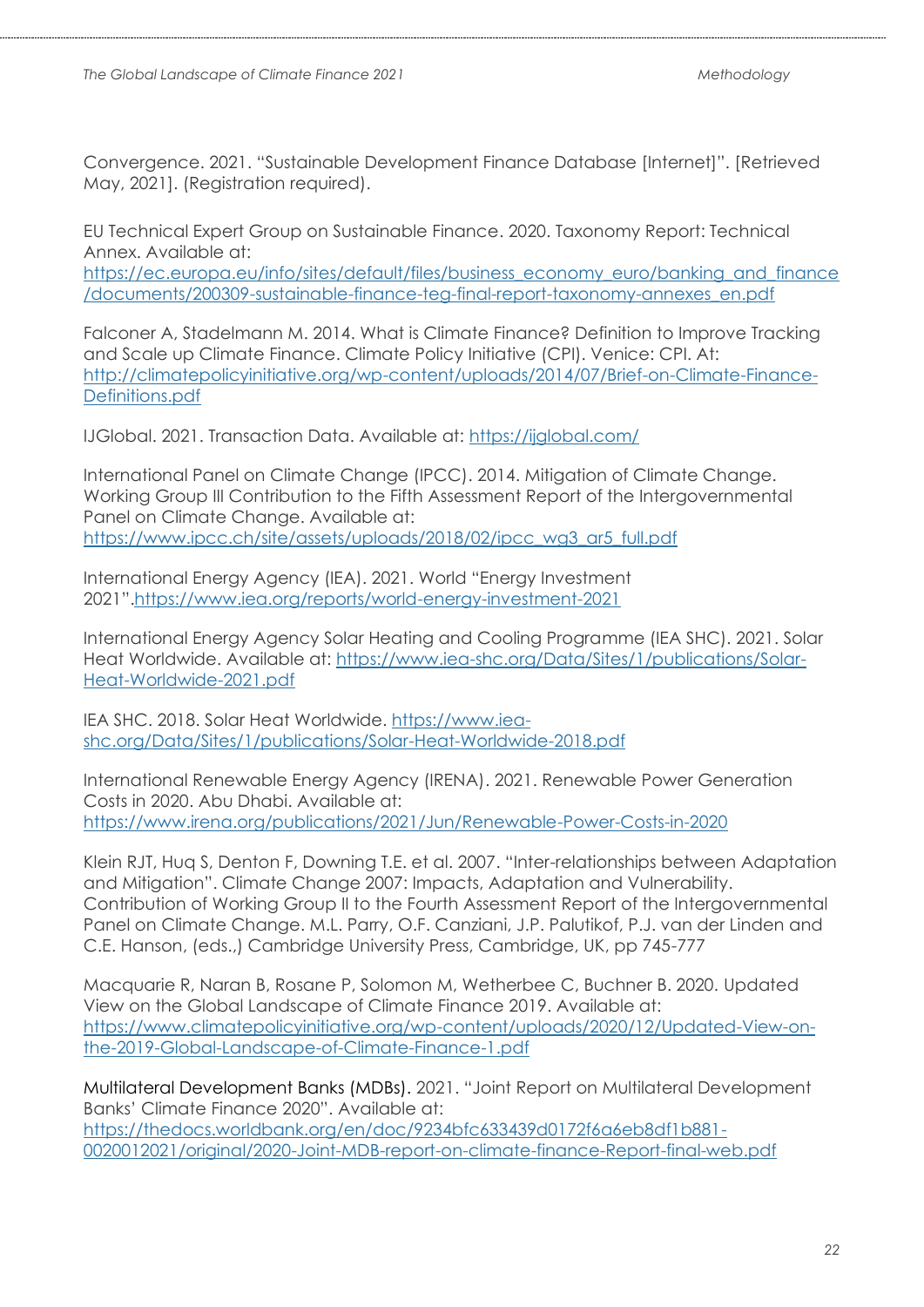MDBs. 2019. Joint report on Multilateral Development Banks' Climate finance 2018. Available at:<http://www.ebrd.com/2018-joint-report-on-mdbs-climate-finance>

MDBs. 2018. The MDBs' alignment approach to the objectives of the Paris Agreement: working together to catalyse low-emissions and climate-resilient development. Available at: [https://www.ndb.int/wp-content/uploads/2018/12/Joint-Declaration-MDBs-Alignment-](https://www.ndb.int/wp-content/uploads/2018/12/Joint-Declaration-MDBs-Alignment-Approach-to-Paris-Agreement_COP24_Final....pdf)[Approach-to-Paris-Agreement\\_COP24\\_Final....pdf](https://www.ndb.int/wp-content/uploads/2018/12/Joint-Declaration-MDBs-Alignment-Approach-to-Paris-Agreement_COP24_Final....pdf)

MDBs. 2015a. "Common Principles for Climate Mitigation Finance Tracking", by African Development Bank (AfDB), the Asian Development Bank (ADB), the European Bank for Reconstruction and Development (EBRD), the European Investment Bank (EIB), the Inter-American Development Bank (IDB) and the World Bank Group. Available at: [http://www.worldbank.org/content/dam/Worldbank/document/Climate/common](http://www.worldbank.org/content/dam/Worldbank/document/Climate/common-principles-for-climatemitigation-finance-tracking.pdf)[principles-for-climatemitigation-finance-tracking.pdf.](http://www.worldbank.org/content/dam/Worldbank/document/Climate/common-principles-for-climatemitigation-finance-tracking.pdf)

MDBs. 2015b. "Common Principles for Climate Change Adaptation Finance Tracking" by African Development Bank (AfDB), the Asian Development Bank (ADB), the European Bank for Reconstruction and Development (EBRD), the European Investment Bank (EIB), the Inter-American Development Bank (IDB) and the World Bank Group. Available at: [http://www.eib.org/attachments/documents/mdb\\_idfc\\_adaptation\\_common\\_principles\\_e](http://www.eib.org/attachments/documents/mdb_idfc_adaptation_common_principles_en.pdf) [n.pdf.](http://www.eib.org/attachments/documents/mdb_idfc_adaptation_common_principles_en.pdf)

Oliver P, Clark A, Meattle C, Buchner B. 2018. Global Climate Finance: An Updated View 2018. A Climate Policy Initiative (CPI) Report. November 2018. London, UK. Available at: https://climatepolicyinitiative.org/wp-content/uploads/2018/11/Global-Climate-Finance--[An-Updated-View-2018.pdf](https://climatepolicyinitiative.org/wp-content/uploads/2018/11/Global-Climate-Finance-_-An-Updated-View-2018.pdf)

Organization for Economic Co-operation and Development (OECD). 2021a. Climate Change: OECD DAC External Development Finance Statistics; Climate Related Development Finance at the activity level. Paris: OECD's Development Assistance Committee (DAC). Available at: [https://www.oecd.org/dac/financing-sustainable](https://www.oecd.org/dac/financing-sustainable-development/development-finance-topics/climate-change.htm)[development/development-finance-topics/climate-change.htm](https://www.oecd.org/dac/financing-sustainable-development/development-finance-topics/climate-change.htm)

OECD. 2021b. List of CRS purpose codes and voluntary budget identifier codes. Available at: [http://www.oecd.org/dac/financing-sustainable-development/development-finance](http://www.oecd.org/dac/financing-sustainable-development/development-finance-standards/dacandcrscodelists.htm)[standards/dacandcrscodelists.htm.](http://www.oecd.org/dac/financing-sustainable-development/development-finance-standards/dacandcrscodelists.htm)

OECD. 2016. OECD-DAC Rio Markers for Climate: Handbook. Paris, OECD. Available at: [http://www.oecd.org/dac/environment](http://www.oecd.org/dac/environment-development/Revised%20climate%20marker%20handbook_FINAL.pdf)[development/Revised%20climate%20marker%20handbook\\_FINAL.pdf](http://www.oecd.org/dac/environment-development/Revised%20climate%20marker%20handbook_FINAL.pdf) 

OECD. 2011. Handbook on the OECD-DAC Climate Markers. Paris: OECD. Available at: <http://www.oecd.org/dac/stats/48785310.pdf>

Overseas Development Institute (ODI) and Heinrich Böll Foundation (HBF). 2020. Climate Funds Update Database. London; Washington DC: ODI/HBF. Available at: [http://www.climatefundsupdate.org](http://www.climatefundsupdate.org/)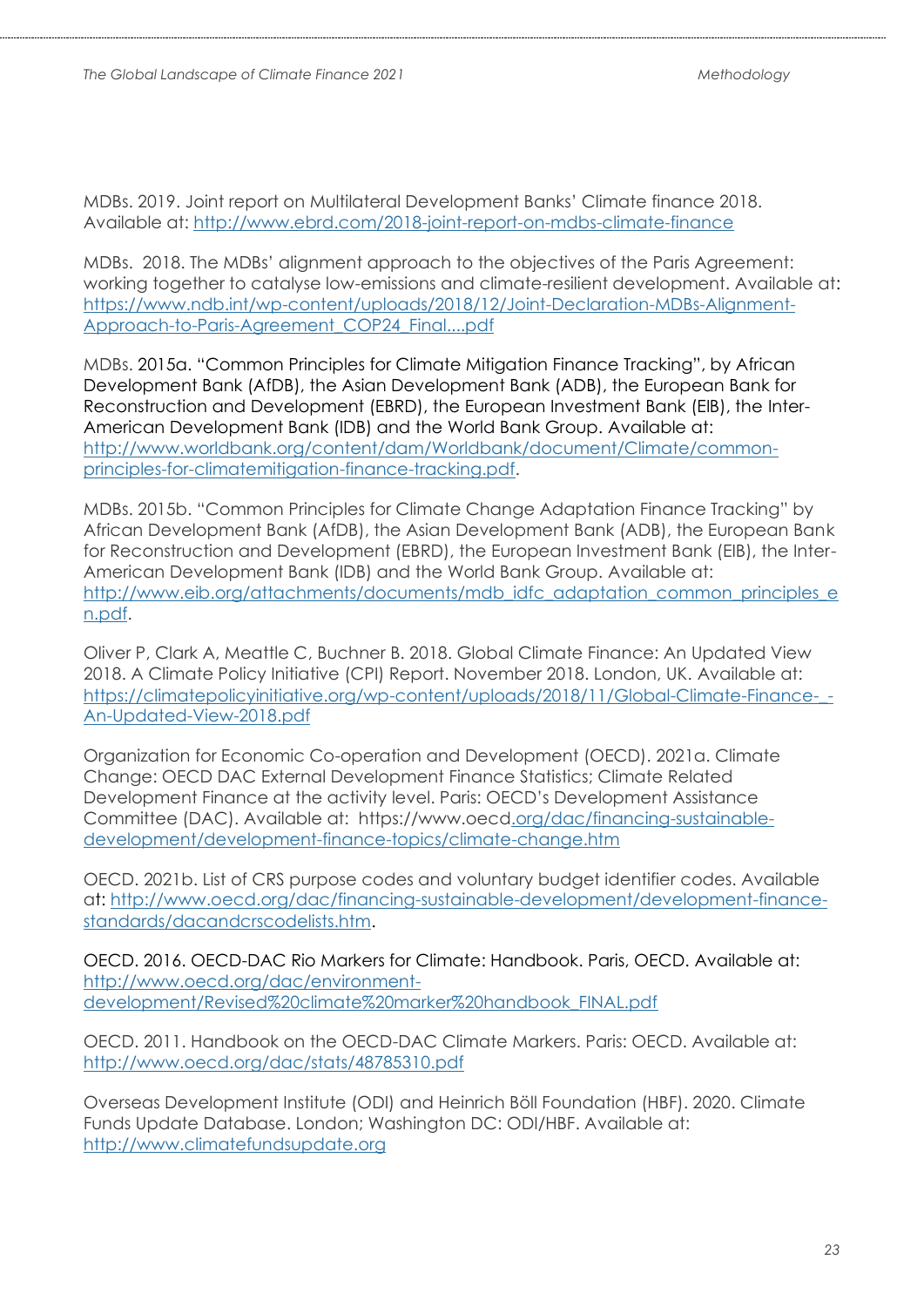Renewable Energy Policy Network for the 21st Century (REN 21). 2019. Renewables 2019 Global Status Report. Paris: REN21. Available at: [https://www.ren21.net/reports/global](https://www.ren21.net/reports/global-status-report/)[status-report/](https://www.ren21.net/reports/global-status-report/)

REN21. 2015. Renewables 2015 Global Status Report. Paris: REN21. Available at: [http://www.ren21.net/wp-content/uploads/2015/07/REN12-GSR2015\\_Onlinebook\\_low1.pdf](http://www.ren21.net/wp-content/uploads/2015/07/REN12-GSR2015_Onlinebook_low1.pdf)

United Nations Framework Convention on Climate Change Standing Committee on Finance (UNFCCC SCF). 2020. "Biennial Assessment and Overview of Climate Finance Flows". Available at: [https://unfccc.int/sites/default/files/resource/54307\\_1%20-](https://unfccc.int/sites/default/files/resource/54307_1%20-%20UNFCCC%20BA%202020%20-%20Report%20-%20V4.pdf) [%20UNFCCC%20BA%202020%20-%20Report%20-%20V4.pdf](https://unfccc.int/sites/default/files/resource/54307_1%20-%20UNFCCC%20BA%202020%20-%20Report%20-%20V4.pdf)

UNFCCC SCF. 2018. Biennial Assessment and Overview of Climate Finance Flows. Available at:

[https://unfccc.int/sites/default/files/resource/2018%20BA%20Technical%20Report%20Final.p](https://unfccc.int/sites/default/files/resource/2018%20BA%20Technical%20Report%20Final.pdf) [df](https://unfccc.int/sites/default/files/resource/2018%20BA%20Technical%20Report%20Final.pdf)

UNFCCC SCF. 2016. Biennial Assessment and Overview of Climate Finance Flows. Available at:

[https://unfccc.int/files/cooperation\\_and\\_support/financial\\_mechanism/standing\\_committe](https://unfccc.int/files/cooperation_and_support/financial_mechanism/standing_committee/application/pdf/2016_ba_technical_report.pdf) e/application/pdf/2016 ba technical report.pdf

UNFCCC SCF. 2014. Biennial Assessment and Overview of Climate Finance Flows. Available at:

[http://unfccc.int/cooperation\\_and\\_support/financial\\_mechanism/standing\\_committee/ite](http://unfccc.int/cooperation_and_support/financial_mechanism/standing_committee/items/8034.php) [ms/8034.php](http://unfccc.int/cooperation_and_support/financial_mechanism/standing_committee/items/8034.php)

World Bank. 2021. Inflation, consumer prices [Internet]. [Retrieved July, 2021]. Available at: <https://data.worldbank.org/indicator/FP.CPI.TOTL.ZG>